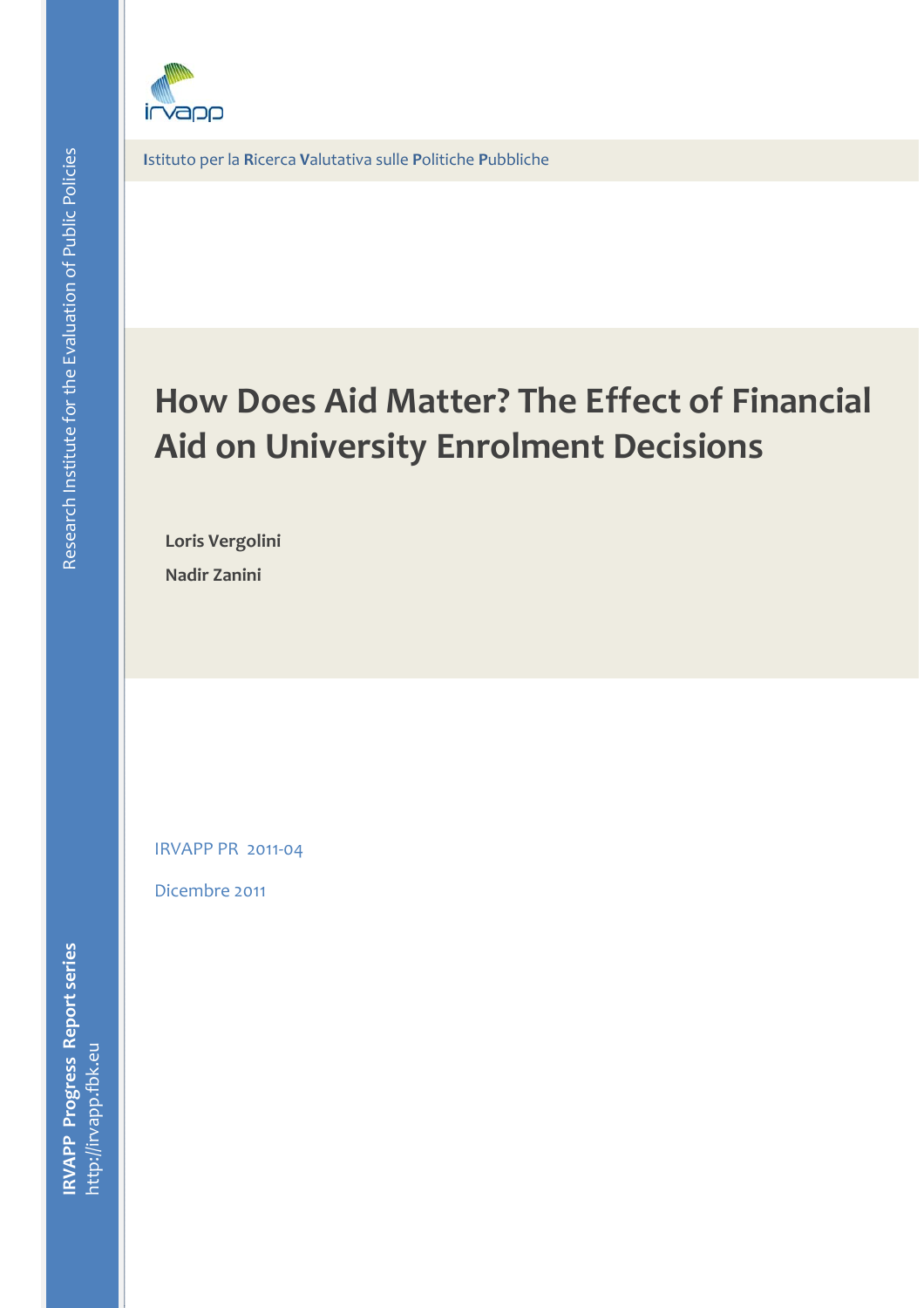## **How Does Aid Matter? The Effect of Financial Aid on University Enrolment Decisions**

**Loris Vergolini**  IRVAPP

**Nadir Zanini**  IRVAPP

Progress Report No. 2011-04 Dicembre 2011



Istituto per la ricerca valutativa sulle politiche pubbliche Fondazione Bruno Kessler Via S. Croce 77 38122 Trento Italy

> Tel.: +39 0461 210242 Fax: +39 0461 210240 Email: info@irvapp.it Website: http://irvapp.fbk.eu

Any opinions expressed here are those of the author(s) and do not necessarily reflect those of IRVAPP.

IRVAPP *Progress Reports* contain preliminary results and are circulated to encourage discussion. Revised versions of such series may be available in the *Discussion Papers* or, if published, in the *Reprint Series*.

**Corresponding author**: Nadir Zanini, IRVAPP - Istituto per la Ricerca Valutativa sulle Politiche Pubbliche, Via S. Croce 77 - 38122, Trento, Italy. Email: nzanini@fbk.eu

#### **Acknowledgments**

We would like to thank Erich Battistin for his valuables comments and suggestions to previous versions on this paper. We are also grateful to Antonio Schizzerotto, Enrico Rettore, Daniele Checchi, Ugo Trivellato, Slavica Zec and Giovanna Labartino for their interest in our work. We received many helpful comments on earlier versions of this paper from participants at the 2011 ISA RC28 Spring Meeting (University of Essex), Famine Brown Bag Seminar (University of Trento), New Directions in Welfare 2011 Congress (OECD, Paris), and II Workshop on Economics of Education (IEB, Barcelona). The paper has also benefited of comments from Marco Caliendo and Anne Gielen received during a stay of Nadir Zanini at IZA, Bonn, whose hospitality we are pleased to acknowledge. However, any mistakes and/or omissions that remain are our responsibility.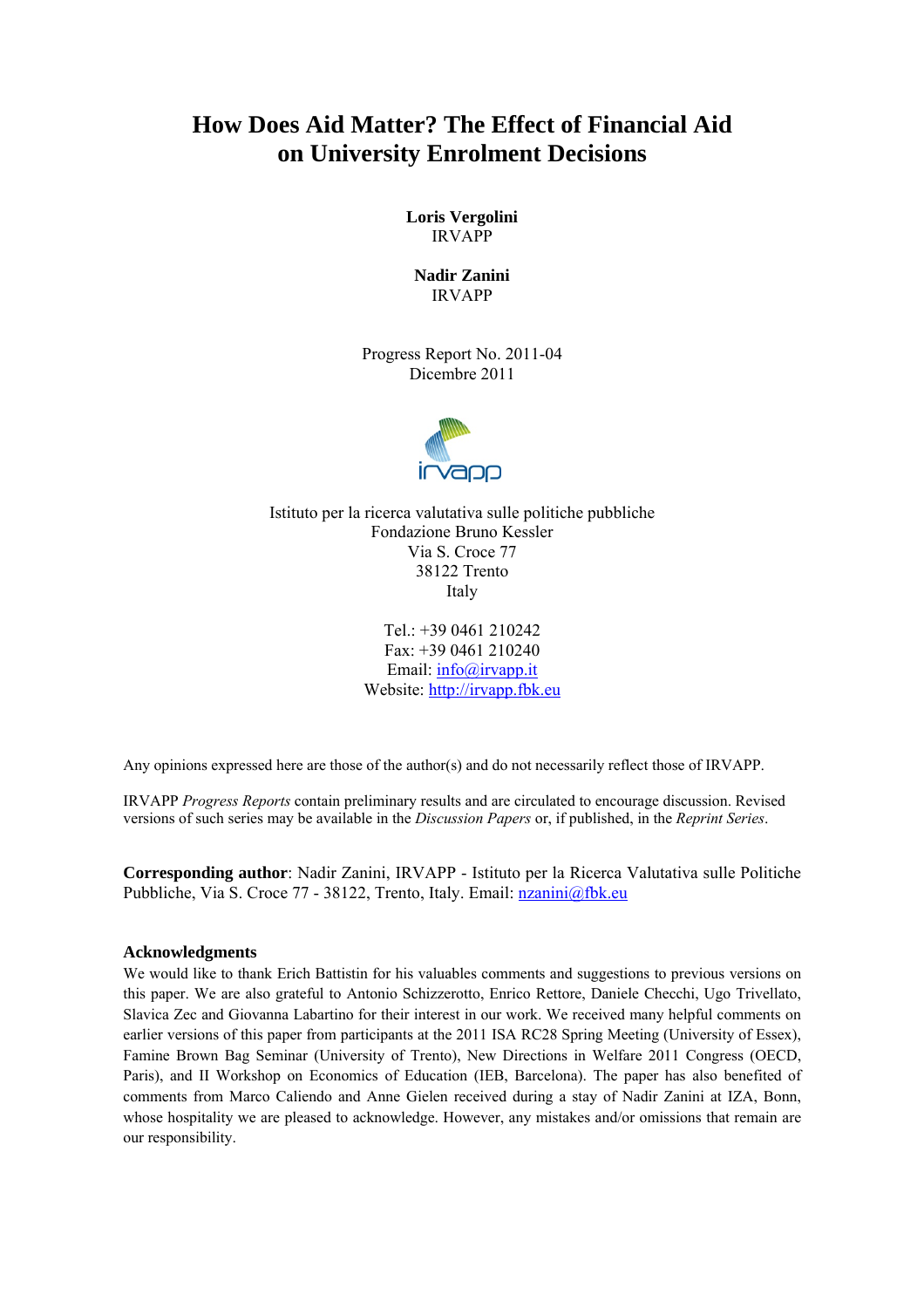## **How Does Aid Matter? The Effect of Financial Aid on University Enrolment Decisions**

December 2011

#### **Abstract**

*Using a counterfactual approach, this paper empirically investigates the impact of an educational programme recently introduced in the Province of Trento (North-East of Italy). The aim of the policy is to foster university enrolment of students from low-income families and to reduce inequalities in access to higher education. The programme, known as Grant 5B, consists in generous*  incentives: it targets the university students from low-income families and is awarded upon both merit *and demonstrated financial need. We exploit data from an ad hoc survey conducted on a sample of upper secondary graduates and employ a regression discontinuity design to estimate the impact of the intervention on the university enrolment decisions. We find that the programme has no significant effect on enrolment rates, but it exerts a positive effect on redirecting students already bound for university to enrol outside the place of residence. Relying on the relative risk aversion theory, we explain why a relaxation of the eligibility rules based on merit might be more effective in reducing social inequalities in access to university.* 

**Keywords**: *financial aid, university enrolment, regression discontinuity, programme evaluation.*

**JEL codes**: C31, I23, I24, I28, I38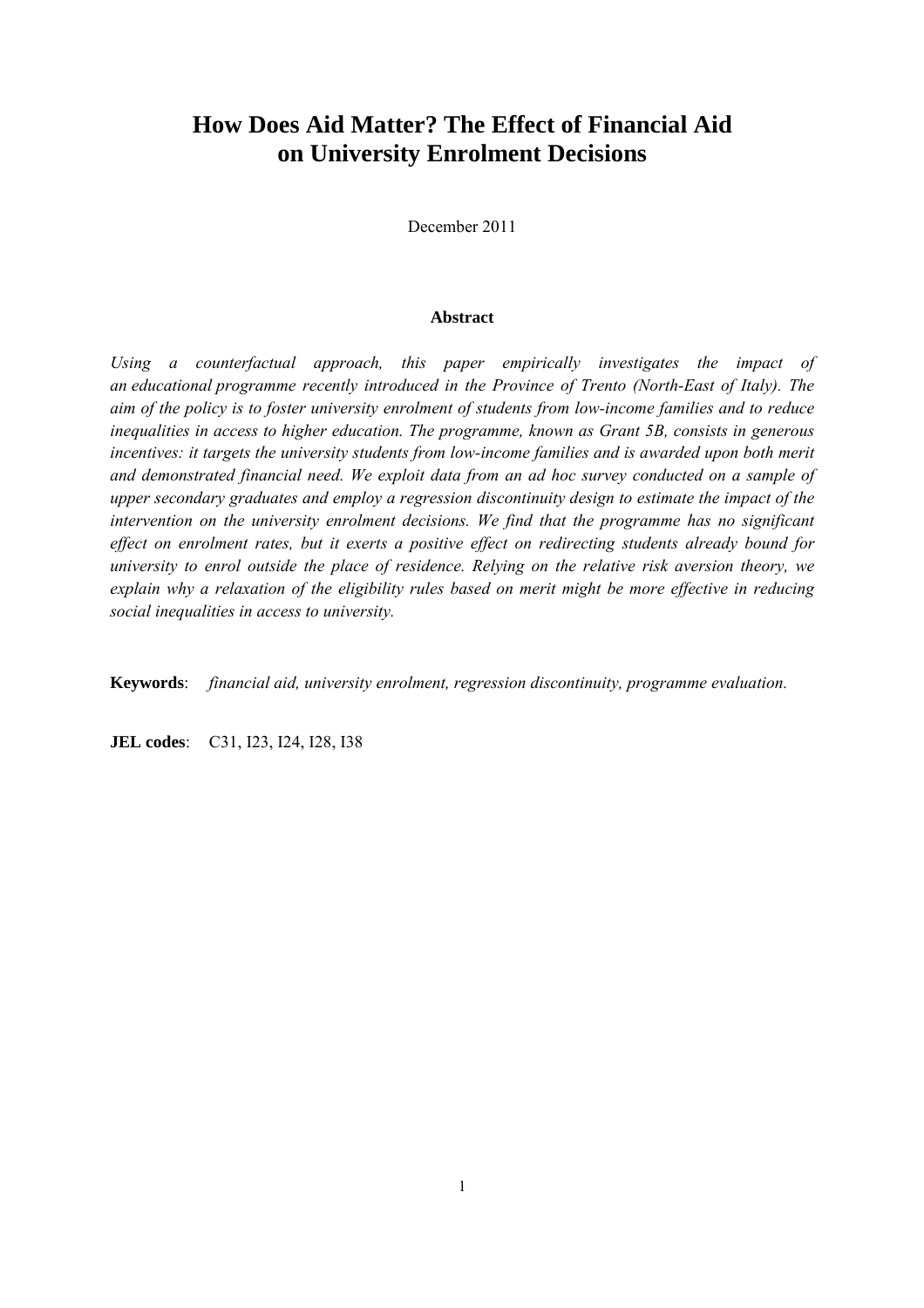#### **1. Previous literature**

The financing of higher education is an extremely debated topic in many advanced countries. Typically, public contributions to higher education are justified on the ground of positive externalities of education on the society at large. Moreover, policies that foresee financial aid to foster university enrolment aim at persuading low-income families to invest in higher education for their children by reducing the costs connected to the university attendance, thus reducing or containing inequalities.

Despite the considerable public spending for this kind of interventions, the effect of these financial aids is not uncontroversial. The empirical evidence (see Leslie and Brinkman (1988) and Heller (1997) for a review) so far has not been able to give a definitive answer about the effectiveness of financial assistance on university attendance in US, as well as in Europe. In Italy, where the participation in higher education has largely expanded in the recent decades, little has been done to address this policy question. The evaluation problem considered in this paper represents a unique opportunity to fill the knowledge gap. In particular, we consider an intervention recently implemented in a well defined area in the North-East of Italy (the province of Trento) providing significant monetary incentives for university enrolment decisions. This programme, known as Grant 5B, is a means-tested scholarship given according to merit and demonstrated financial need. Using a Regression discontinuity design, we first study whether the university enrolment probability of students is affected by the eligibility to the Grant 5B, and, second, if there is a redirection of students already bound to university. In particular we analyse the choice of students enrolled in terms of the field of study, location and prestigious of the chosen university. This allows us to contribute to the literature of the optimal school choice, focusing on decisions made at the higher education level and looking at the interplay between family income and monetary incentives, as well as the related debate about the financing of university attendance and the choice of eligibility criteria for this kind of policies.

There is a large amount of studies aimed at investigating the effects of financial assistance on university enrolment<sup>1</sup>, but the general policy recommendation is controversial. In the following, we present a review of some applied studies on the evaluation of educational programmes aimed to sustain the transition from secondary to tertiary education. We focus on interventions which have been introduced by national and local governments in different periods of time and with diverse peculiarities, such as the exact amount of the benefit or its duration. However, even though there is heterogeneity in programme rules, which may well lead to heterogeneity in the programmes' effects, all of them are characterized by the fact that, first, they all allow a non-negligible reduction of the educational costs through financial transfers or tuition cuts, and, second, they assign incentives to students depending on their merit and/or financial need. Table 1 briefly summarizes the context, the kind of treatment and requirements of each considered intervention and reports their results in terms of effects on university attendance. Regarding US, where educational costs are particularly high Van der Klaauw (2002) studies the effects of college aid offers on student enrolment decisions and his findings show the importance of financial aid as an effective instrument in competing with other colleges for students. There is also some clear evidence that indicates that the student choices to enrol college responds positively to public financial transfers (Dynarski 2003), as well as fees reduction (Manski and Wise 1983; McPherson and Schapiro 1991; Kane 1994). Instead, Hansen (1983) does not find any significant effect of the American program BEOG on the access to higher education. These contrasting results are by no means peculiar to the US, since they follow a similar pattern in many European

 $<sup>1</sup>$  Also, there are some studies of the effects of public contributions on university completion and other measures</sup> of academic achievement. For an example and a review of previous studies see Belot et al. (2007).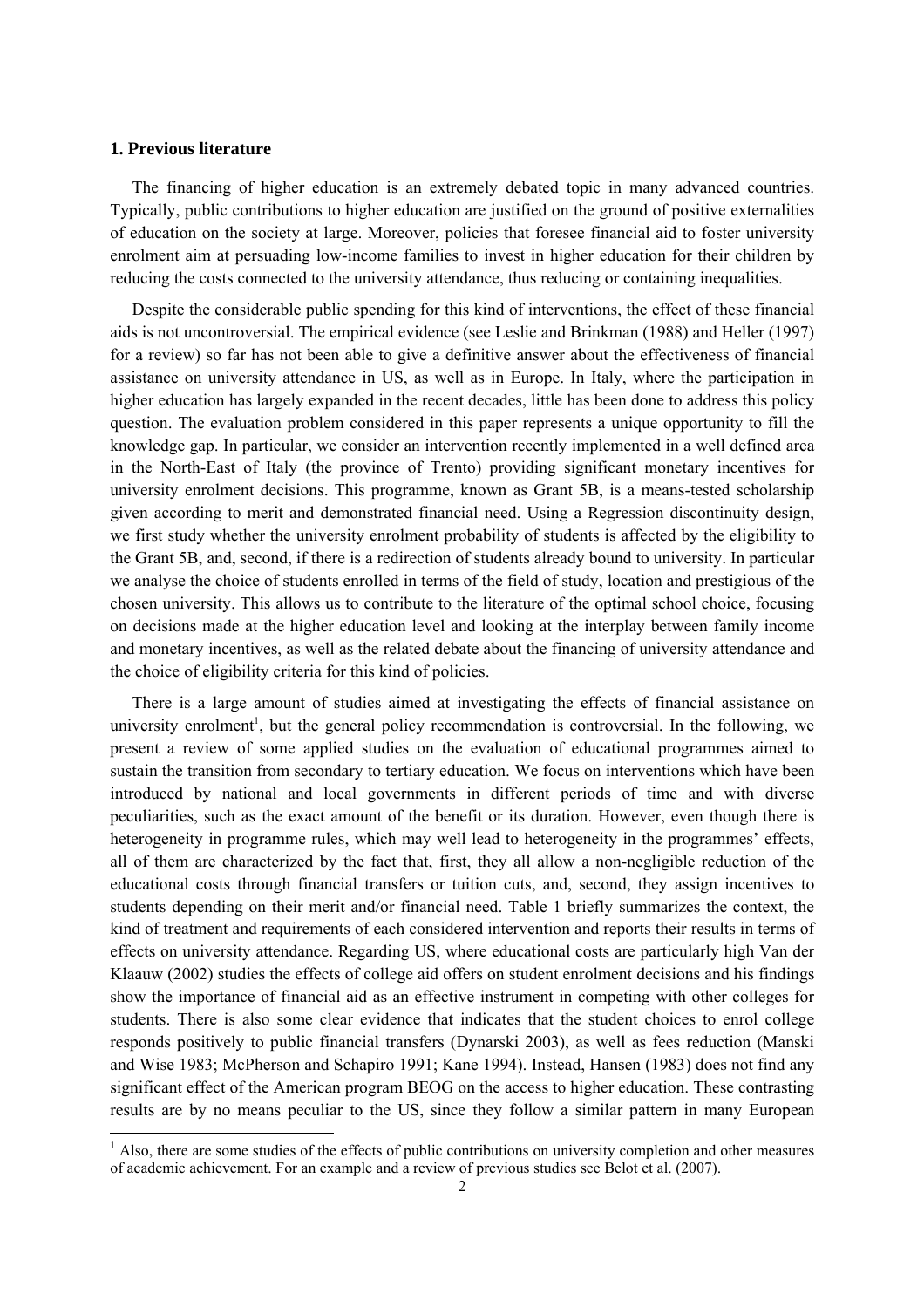countries, where the cost of attending university is quite cheaper, despite some considerable heterogeneity. Lauer (2002) and Stenier and Wrohlich (2008) find that the monetary benefits positively raise the enrolment rates of German students, as well as Fredriksson (1997) and Nielsen et al. (2010) in Sweden and Denmark, respectively. But, as for the US, there are studies that find different conclusions in Europe too: in Germany Baumgartner and Steiner (2006), for instance, find a non significant effect of financial incentives on student decision of attending university.

As a matter of fact, recently there has been a shift toward programmes based on merit rather than financial need. The assessment of these policies suggest that they seem to be more effective, though the results are not conclusive. Studying the Georgia's HOPE programme, Dynarski (2000) and Cornwell et al. (2006) report that merit based incentives have positive and significant effects on the probability of university enrolment. Oppositely, Binder and Ganderton (2002), exploiting data referred to a means-test policy set up in New Mexico also based on merit, find no empirical evidence that it boosted college attendance. Instead, they point out that the main remarkable effect of the programme appears to be a redirection of students already bound for college in different institutions and type of courses. Nevertheless, from the theoretical point of view, the debate about the merit based incentives is still open. Some scholars argue that these kind of incentives will favour well off students due to the strong correlation between social origins and educational attainment (Orfield 2002).

| Study                          | Context (programme)   | Eligibility criteria     | Effect on<br>university enrolment |
|--------------------------------|-----------------------|--------------------------|-----------------------------------|
| Baumgartner and Steiner (2006) | Germany (BAFoeG)      | Financial need           | Non significant                   |
| Binder and Ganderton (2002)    | US/New Mexico         | Merit and Financial need | Non significant                   |
| Cornwell et al. (2006)         | US/Georgia (HOPE)     | Merit                    | Positive                          |
| Dynarski (2000)                | US/Georgia (HOPE)     | Merit                    | Positive                          |
| Dynarski (2003)                | US (SSSBP)            | Financial need           | Positive                          |
| Goodman (2008)                 | US/Massachusetts      | Merit                    | Positive                          |
| Hansen (1983)                  | US (BEOG/Pell)        | Financial need           | Non significant                   |
| Kane (1994)                    | US (BEOG/Pell)        | Financial need           | Positive                          |
| Lauer $(2002)$                 | Germany               | Financial need           | Positive                          |
| Manski and Wise (1983)         | US (BEOG/Pell)        | Financial need           | Positive                          |
| McPherson and Schapiro (1991)  | US.                   | Financial need           | Positive                          |
| Nielsen et al. $(2010)$        | Denmark               | Financial need           | Positive                          |
| Steiner and Wrohlich (2008)    | Germany (BAFoeG)      | Financial need           | Positive                          |
| Van der Klaauw (2002)          | US/East-cost colleges | Merit                    | Positive                          |

Table 1 A review of studies that investigates the effects of financial aid on university enrolment decisions.

Obviously, the central question is about the efficacy of the financial aid. Drawing robust conclusions on this issue requires to understand how students and their families react to exogenous variation in the educational costs. The idea of the researches reviewed is that there is a liquidity constraint that affects the decision to enrol in university. If so, a generous set of grants will foster university enrolment reducing the direct and indirect costs of attendance. Several studies have found that there is a direct influence of family income on child's attainment, although there is substantial variation in the strength of the identified relationship (for example see Mayer 1997, Hobcraft 1998, Gregg and Machin 2000, Levy and Duncan 2000, Houston et al. 2001, Clark-Kaufman et al. 2003). These studies find that the negative effect of low income on children's attainment is still present even after controlling for family background and other key factors assumed to affect educational outcomes. Besides, economic models underlying the relationship between scholarship programmes and optimal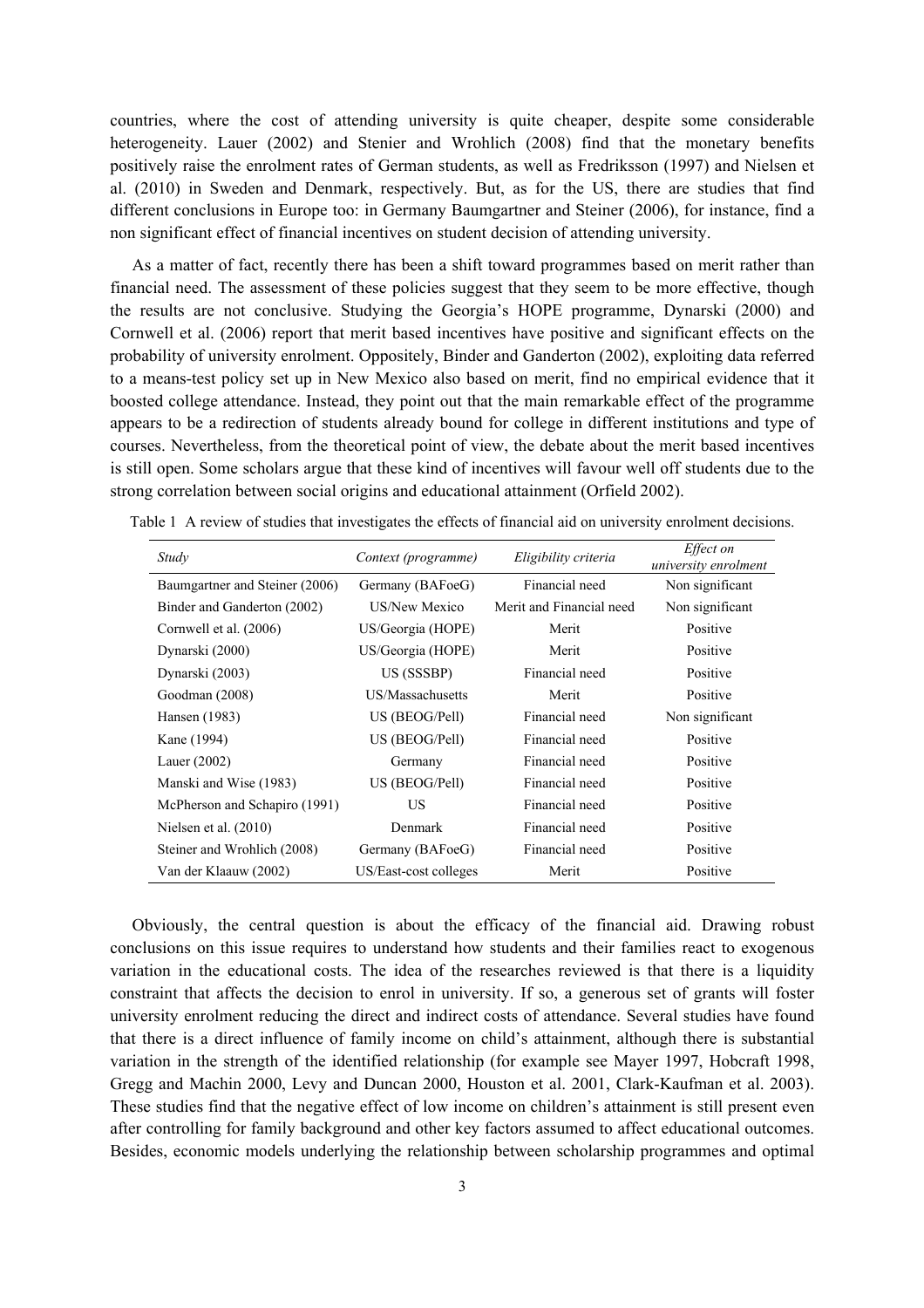school choice are straightforwardly derived from the standard human capital framework (Becker 1993, Griliches 1977), suggesting that financial aid programmes should increase overall university enrolment, though they allow a sub-optimal choice equilibrium (Dynarski 1999, Binder and Ganderton 2002). Cameron and Heckman (2001) and Carneiro and Heckman (2002) challenge this approach arguing that the long-run family and environmental factors shape the ability and expectations of children. As a consequence, students from disadvantaged background do not enrol for a lack in abilities and not for liquidity constraints. This research strand suggests that financial aid is not effective and that it is necessary to intervene on children motivation during their school career, and, especially, on social origins when they are very young. Indeed, cognitive abilities are formed very early in life and it is more difficult intervene as children grow up (Heckman 2005, Cunha and Heckman 2009). Also the sociological literature stresses the leading role of social origins in influencing the educational outcomes (Shavit and Blossfled 1993, Shavit et al. 2007, Breen et al.  $2009$ .<sup>2</sup> It is also possible that the scarce effectiveness of some programmes is due to some imperfections in the policy design and in particular in the targeted population. It could be the case that grants are directed to students that would have enrolled even in the absence of the programme.

To sum up, the research on this topic produced some controversial results and there is no empirical evidence for Italy.<sup>3</sup> Our contribution is an attempt to understand how this kind of policies works in Italy and, moreover, we are also interested in understanding if and how financial incentives should affect the enrolment decision in terms of redirection of students towards different locations or more prestigious institutions, in order to match their career and life preferences.

Exploiting data resulting from an *ad hoc* survey conducted on a sample of upper secondary graduates – the target population of the programme – and administrative archives, we find that financial aid provided by the province of Trento has no effect on university enrolment probability, but it exerts large (about 40%) positive effect on the decision to enrol outside the place of residence, especially in fields of study not covered by the local university. As for the chosen university, our estimates show that, conditional on not being influenced in the enrolment decision by the monetary aid, eligibility rule affects the decision about the location and the field of study. Hence, we conclude that Grant 5B allows for a better match between individual preferences and budget constraints.

The remainder of the paper is organized as follows. In the next section we describe the main characteristics of the Italian educational system, and we present the Grant 5B and the context where this programme has been introduced. The third section is devoted to the illustration of the data and some descriptive results, while the fourth one explain the evaluation strategy. In the fifth section we show the main empirical results, and the last section is reserved for some conclusive remarks and policy implications.

 $2^2$  The sociological literature do not address directly the effect of monetary incentives on the inequality structure, the interest lies much more in the trend of the association between social origins and educational outcomes. They found that this association is strong, but there is evidence that in the last decades it is declining.

<sup>&</sup>lt;sup>3</sup> A partial exception is given by Garibaldi et al. (2011) which do not study the effects of financial aid on enrolment, but rather how the time to complete a degree should be affected by tuition fees reduction in a famous Italian institution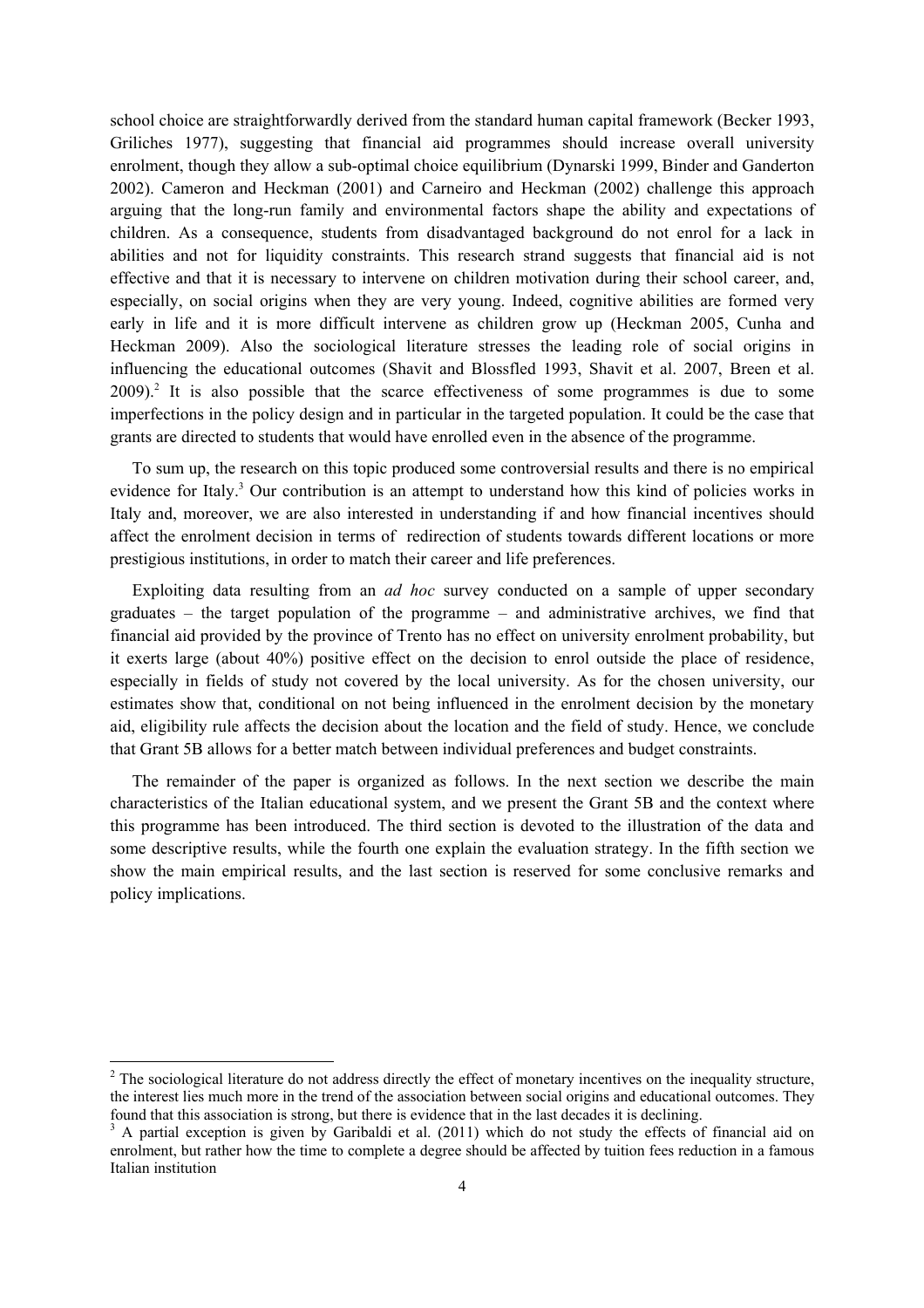#### **2. Description of the Grant 5B programme**

#### *2.1. Context: the Italian education system and the province of Trento*

The Italian education system is currently organised into three stages: primary, secondary and tertiary. In the Sixties, a set of reforms made the Italian educational system more egalitarian, partially removing the tracking system. Indeed, currently, the only constraint that the Italian students have to face to access the university is to complete a five-years upper secondary school, and pass the so-called *Esame di maturità*, a leaving exam that students have to take at the end of upper secondary school. Passing the *Esame di maturità* allows the access to higher education regardless of the final score obtained, which is in a range between 60 and 100.<sup>4</sup> This means that, if a student graduates from a fiveyears technical or vocational school, he could enrol in university. In any case, there is a set of high schools – the so called *licei* – specifically devoted to prepare students for university. Recently, the higher education in Italy has been changed after the introduction of the "Bologna Process" in 2001. A sector of shorter vocational higher education (*diplomi universitari*) created in 1990s had been removed. The current Italian tertiary education is now based on a sequential 3+2 system, which comprises a 3-year bachelor, which awards the *laurea triennale*, and a 2-year master which leads to the *laurea magistrale*.

Our research focuses on the access to higher education in the province of Trento (Trentino from now on) a small area in the North-East of Italy. Trentino is a well-developed area, with a rather tight labour market and a per capita GDP about 20% higher than the national average. Figure 1 shows that this difference appears to be stable in the last decade (panel a), and this trend is mirrored in the rate of poor families, which is lower in Trentino than in the rest of Italy (panel b). This figure is consistent with the evidence that the level of income inequality is definitely lower for about 7% than in the whole country.<sup>5</sup> Focusing on the youth, though the onset of 2009 economic crisis, labour market conditions are relatively favourable in the province of Trento (panel c). Furthermore, it is worth noting that, for students in Trentino, the enrolment rate at university is higher than in the rest of Italy, however this difference tends to decrease (panel d). This means that in Trentino students and their families value education investments, although the outside option is good. In the last years, more than a half of upper-secondary graduates who decided to invest in higher education enrolled at the University of Trento (UniTN from now on), which is the sole tertiary education institution in the province. Among Italian public universities, the UniTN is a really well-ranked university. It offers a large variety of courses, but fundamental schools, such as medicine and architecture, are still missing. As for the administrative and policy making perspective, Trento is an autonomous province, which means that it enjoys a large degree of autonomy<sup>6</sup> in fields like welfare, health, and education. Combined with the public concern for the effects of the economic crisis, the autonomy leads the local government to play a leading role in sustaining poor families facing financial troubles. Since the government of Trentino is particularly sensitive to educational issues, one of the dispositions is related with the participation in higher education.

<sup>4</sup> *Esame di maturità* is composed by three written texts and an oral *colloquium*, which results weight on the final score for 45% and 35%, respectively (the remaining 20% depends on school career). More precisely, the first two written texts are decided by the Ministry of Education while the rest of the exam is school specific. The exam committee is formed by 4 out of 7 teachers of other schools.

<sup>&</sup>lt;sup>5</sup> This indicator is measured by the Gini index using data from Survey on Household Income and Wealth (Bank of Italy) and Trentino Household Panel (Province of Trento Statistical Office). 6

<sup>&</sup>lt;sup>6</sup> Because of historical and cultural reasons, in order to guarantee autonomy the Italian Constitution recognizes five autonomous regions, and only in one of these there are two autonomous provinces, which one is Trentino.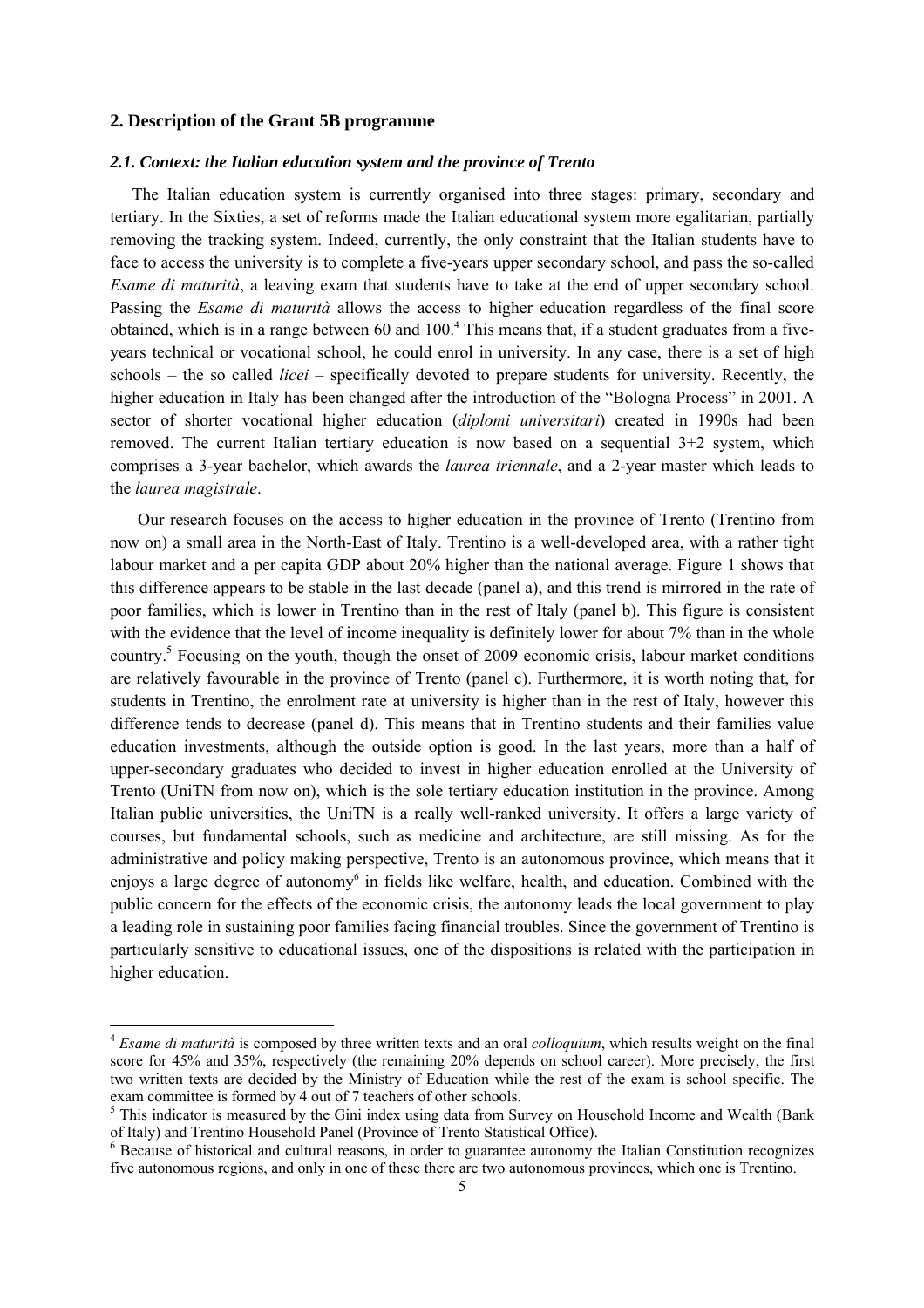

Fig. 1. Italy and Trentino at a glance: some macro indicators



#### *2.2. The Grant 5B*

Starting from the academic year 2009/2010, the local government assigns merit-based financial incentives to students from low income families wishing to enrol at university. The introduction of such an intervention represents a major innovation at the local and national level. It is worth noting that the use of means-tested benefits represents an innovation in the field of transfer programs in Italy as well as Southern Europe. The grant 5B should cover the indirect costs connected with the participation in Higher Education. Usually in Italy there are limited programmes, called *Diritto allo studio* (Right to study), implemented by the universities aimed at cover the direct costs (tuition, accommodation, teaching material, *etc*.). Students can access to *Diritto allo studio* on the basis of family income and academic performance. The novelty of the Grant 5B is that it works as a generous top-up of these usual schemes allowing a remarkable reduction in educational costs.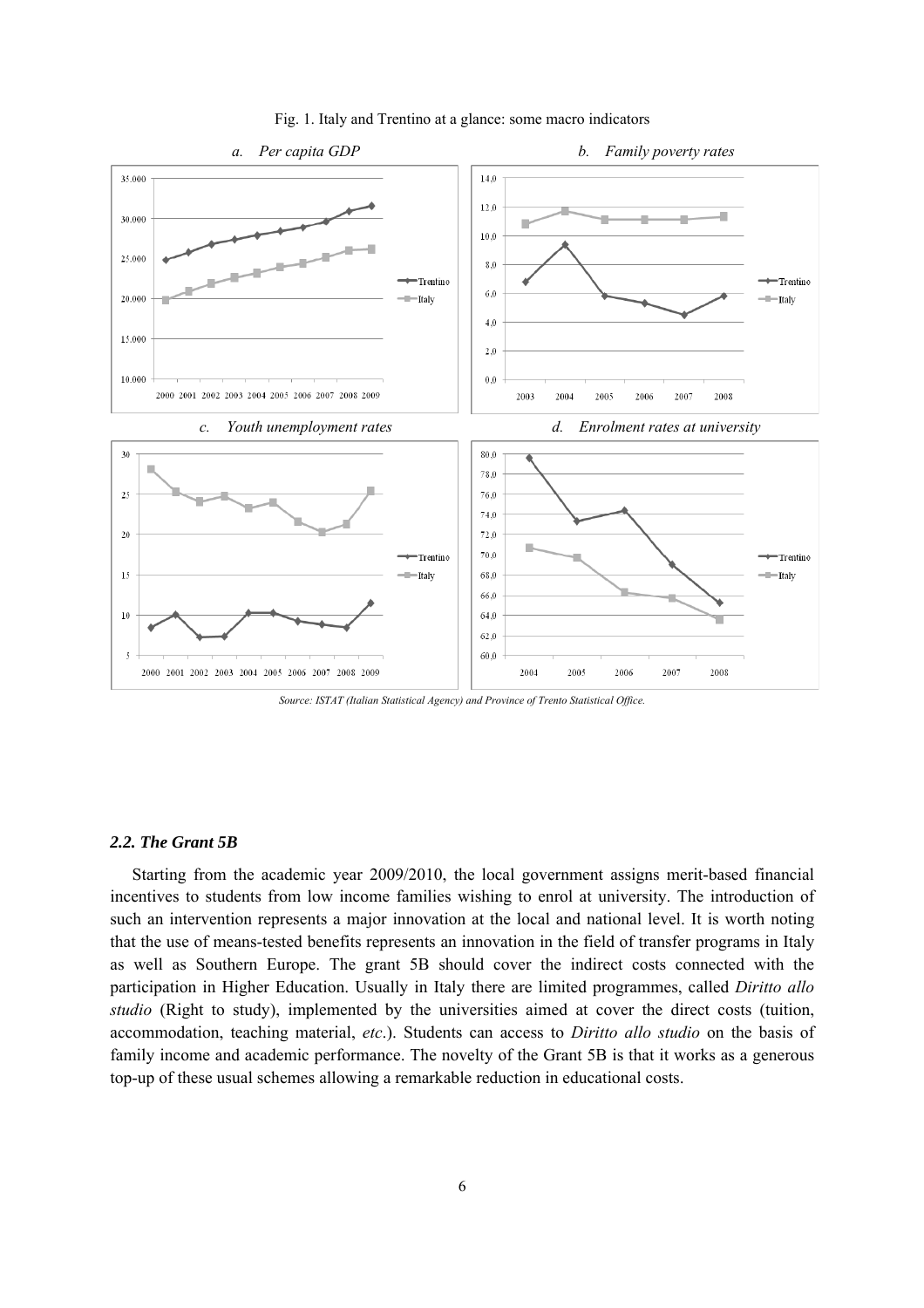The Grant 5B was introduced after it emerged that there is a worrying negative trend in the enrolment rate (fig. 1, panel d) together with a persistence of inequalities between social classes<sup>7</sup> (fig. 2). Indeed, in the last three years the enrolment rate falls from about 74% to 67% together with a class polarization between upper (service class and routine nonmanual) and other classes (working class and self-employed). Setting up this programme, local policy makers intend to reverse the negative trend in the enrolment rate and at the same time to reduce inequalities between social classes.

The monetary aid is awarded upon both the demonstrated financial need and the merit of students. Specifically, the scholarship is paid to those who have successfully completed the last year of secondary school (*Esame di maturità*) obtaining a final score which fall above 93/100 and whose family equivalent income is below a certain threshold, set around  $\epsilon$  30,000.<sup>8</sup> In addition, students are expected to have been residing in Trentino for at least 3 years. The amount of benefit varies depending on the family income and geographic location of the chosen university. Students enrolling in universities located within the province of Trento are entitled to financial aid ranging from  $\epsilon$  1,200 to  $\epsilon$  4,800 per year; while students enrolling in universities outside the province and moving there are offered scholarships from  $\epsilon$  1,800 up to  $\epsilon$  6,000 per year. However, table 2 reveals that more than 80% of Grant 5B recipients receive an amount larger than  $\epsilon$  4,500 per year, which means a monthly scholarship in the range  $\epsilon$  375–500. The monetary aid is renewable upon determining whether or not a student is still eligible to qualify for help from the programme and the total expenditure for the first year of the introduction of the programme amounts to some  $\epsilon$  630.000.

Table 2. Amount of Grant 5B

| Amount per year $(\epsilon)$ |     |     |
|------------------------------|-----|-----|
| Less than $1.500$            | 5   |     |
| $1.501 - 3.000$              | 7   | -5  |
| $3.001 - 4.500$              | 10  | 8   |
| $4.501 - 6.000$              | 111 | 83  |
| Total                        | 133 | 700 |

<sup>&</sup>lt;sup>7</sup> Social class is build according to the European Socio-economic Classification (Rose and Harrison 2010) and is based on the employment relations characterising different groups of similar occupations. We identify four social classes: a) Salariat: large employers, higher grade professional and managerial occupations; b) White collar: clerical and administrative occupations; c) *Petite bourgeoisie*: small employer and self-employed occupations; d) Working class: skilled and non-skilled manual occupations.

<sup>&</sup>lt;sup>8</sup> This predetermined threshold is measured by an *ad hoc* index called Icef which summarize incomes and assets of each family using a certain scale of equivalence that is not far from to the OECD one. But, since it takes into account family components assets as well as income, the interpretation of this indicator is far from straightforward. However, a family with  $\epsilon$  30,000 of equivalent income measured by Icef is not a proper "poor" family, since the sixty percent of the median incomes in the Province of Trento is around  $\epsilon$  8.300.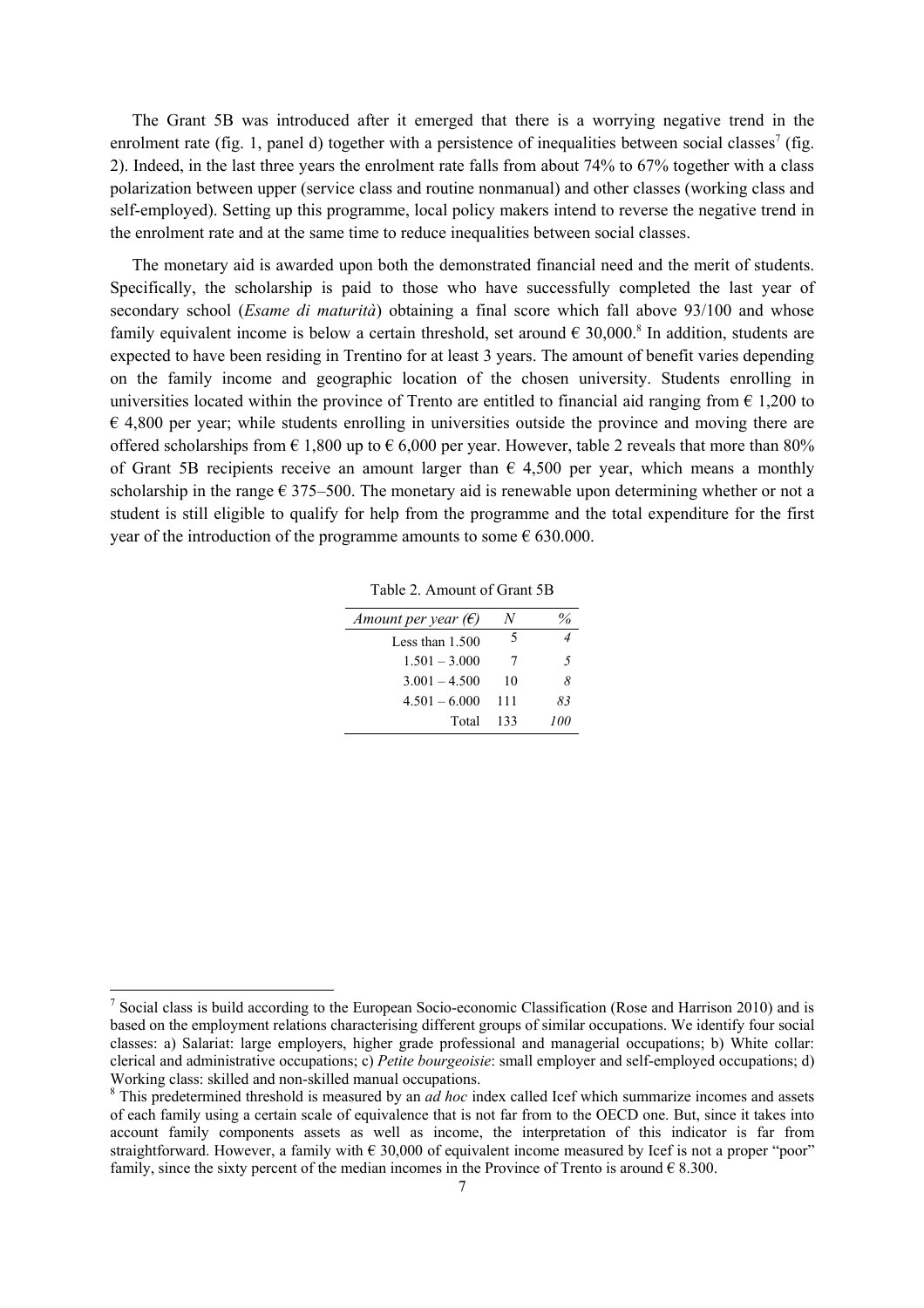

Fig. 2. Enrolment rate according to parental social class, Trentino (2004-2009)

*Source*: *Survey on the secondary schools graduates in Trentino*, University of Trento

#### **3. Data and descriptive evidence**

We exploit data resulting from the linkage between the archives of *Opera Universitaria* – the agency in charge of the administration of the programme – and an *ad hoc* survey administered to gather information for the quantitative evaluation of the programme. Data collection has been carried out by IRVAPP and University of Trento and the questionnaires were administered by CATI (Computer-Assisted Telephone Interviewing) and CAWI (Computer-Assisted Web Interviewing) procedures.

The reference population consists of the 3,168 high school graduates in Trentino for the year 2008/2009 who could enrol at the university in the academic year 2009/2010. The aim of the survey is censual and we were able to interview 2,744 students with a high response rate (87%). We gathered information about: a) Socio-demographic characteristics (gender, family size, geographic area of residence, age); b) Social origins (parental social class, parental education, economic resources, parental support); c) School career (school type, final score at *Esame di maturità*, final score at *Licenza media9* ).

Table 3 reports information about the enrolment rate at the university for the high school graduates in Trentino. It emerges that about 39% of the enrolled students decides to attend universities outside Trento and a huge proportion of these students choose schools absent from UniTN. It is interesting to notice how, on average, they choose locations that are not too far from Trento (fig. 3). Indeed more than 60% of the students outside Trento move to an university located in a radius of 150 km.<sup>10</sup>

<sup>9</sup> More precisely, *Esame di maturità* and *Licenza media* are exit exams. The first is at the end of the high school, while the second concludes the lower secondary school.

<sup>&</sup>lt;sup>10</sup> This measure correspond to about 93 miles.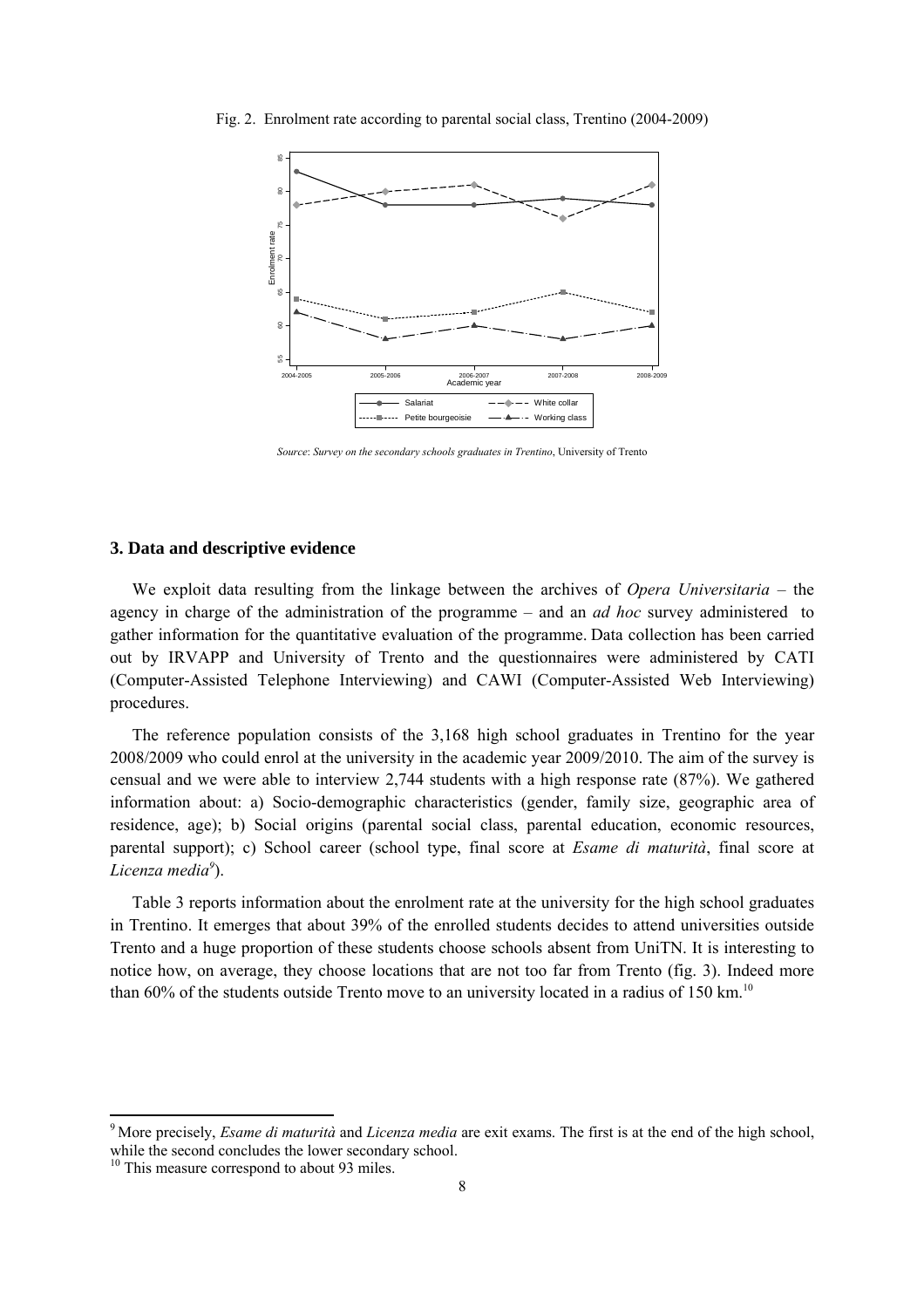|                               | N     | $\%$        | $\%$  | %     | Grant 5 <i>b</i><br>recipients |
|-------------------------------|-------|-------------|-------|-------|--------------------------------|
| Total graduates a.s. 2008/09  | 2,737 | 100.0       |       |       |                                |
| Not enrolled                  | 821   | 30.0        |       |       |                                |
| Enrolled at University        | 1,916 | <i>70.0</i> | 100.0 |       | 133                            |
| in Trento                     | 1,172 |             | 61.2  |       | 75                             |
| <i>outside Trento</i>         | 744   |             | 38.8  | 100.0 | 58                             |
| in schools absent from Trento | 483   |             |       | 66.6  | 40                             |
| in school present in Trento   | 242   |             |       | 33.4  | 18                             |

Table 3. Enrolment rate at university

#### Fig. 3. Enrolment locations outside Trento.



*Note*: *Trento is marked by cross (X) .* 

In general the higher educational demand in Trentino follows what is known in literature (Brand and Xie 2010) and that the main factors that could influence the enrolment probability are: social origins, parental style, family structure and school career.<sup>11</sup> An interesting point emerges if we consider the interaction between social class and the final score obtained at the *Esame di maturità*. Indeed, figure 4 shows that the class differences in the enrolment behaviour tend to disappear once the final score is considered. In particular, working class children with high scores behave similarly to the offspring of other social classes. As a consequence, we have that the so called risk aversion (Breen and Goldthorpe 1997; Checchi et al. 2008) is weak for pupils from disadvantaged background but with a high school achievement. Our empirical analysis for Trentino shows that the disadvantaged families

 $11$  The analysis are available from the authors on request.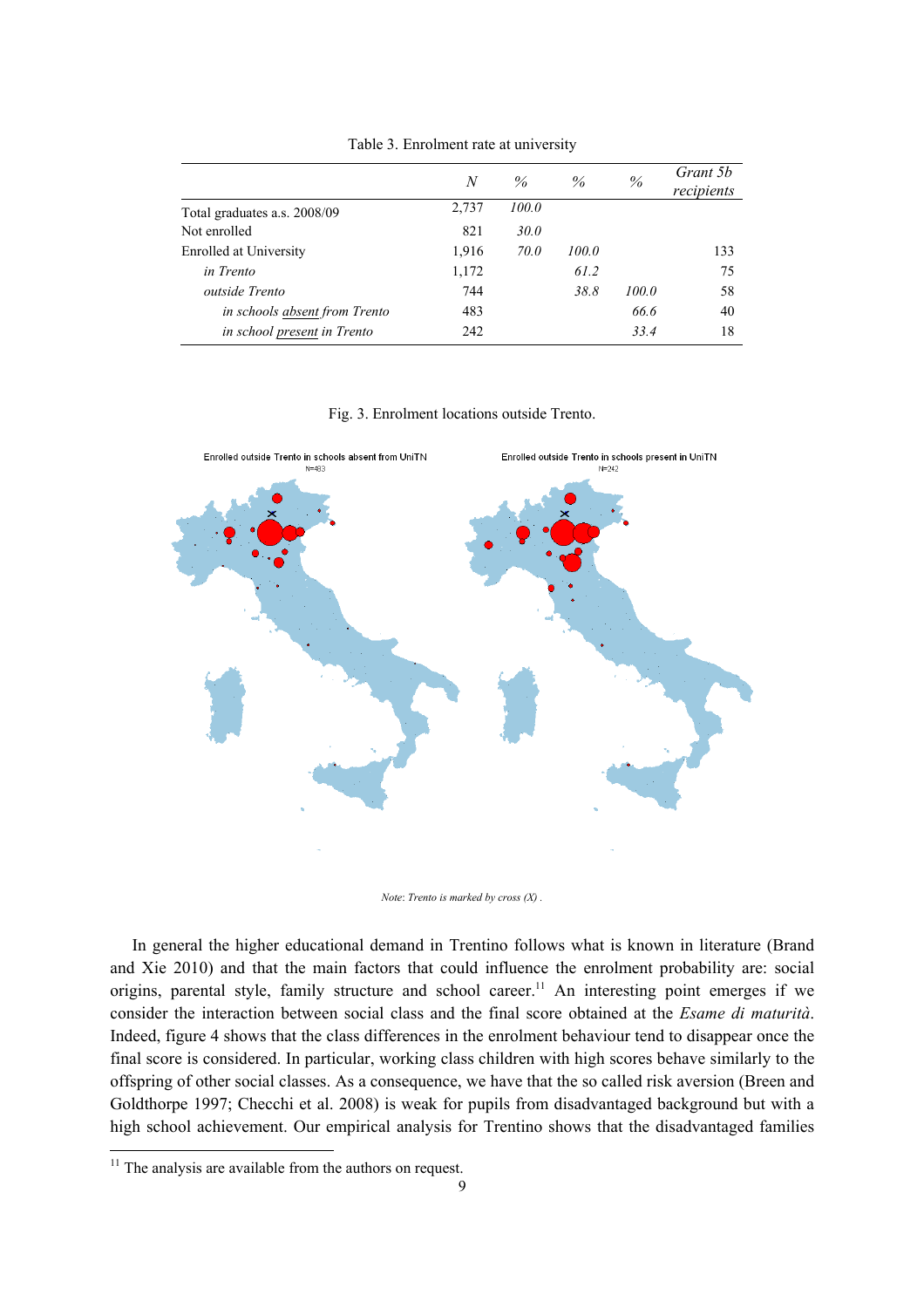will tend to invest in higher education if their children go well at school. This evidence is Trentino specific: in the rest of Italy we do not observe this reduction in inequalities. In fact, in the rest of the country the distance between social classes remains constant even after controlling for the final score at *Esame di maturità*. 12



Fig. 4. Enrolment rate according to social class and final score at *Esame di maturità*<sup>13</sup> *(N=2458)*.

#### **4. Evaluation strategy**

In this paper we refer to the so-called counterfactual model of causality.<sup>14</sup> The primary goal of the causal analysis is the investigation of selected effects of a particular cause rather than the search for all possible causes of a particular outcome (Morgan and Harding 2006). The approach foresees the effect of the programme is evaluated as the difference between the individual behaviours after the introduction of the policy compared to what would have been happened in the absence of this programme.

Throughout the remainder of this paper we follow the notation of the *potential outcome approach* to causal inference<sup>15</sup>, except for an important distinction: in our case study the 'treatment' is not receiving the Grant 5B, but the 'eligibility' to it. Therefore let *E* be the binary variable denoting the eligibility status indicator, with *E=*1 for those students eligible to the cash transfer and *E=*0 otherwise, and  $(Y_1, Y_0)$  be the two potential outcomes that would be realized whether the student is eligible and if the student is not, respectively. In the context of this paper,  $Y_1$  and  $Y_0$  represent higher education enrolment decisions so that they can stand for university attendance, location and prestige of the chosen university, corresponding to the students being eligible and ineligible, respectively. The *causal* 

 $12$  Schizzerotto and Barone (2006) finds for Italy that there is any reduction in the distances between the different social classes also controlling for marks.

<sup>&</sup>lt;sup>13</sup> The graph represents the interaction between the final score and social class on the all sample (even if for 279 students information about social class is missing). Figure 2 has been build using the Stata routine *predxcon* (http://ideas.repec.org/c/boc/bocode/s402602.html). 14 The counterfactual model of causality is widespread in the social sciences. See for example: Heckman et al.

<sup>(1999),</sup> Pearl (2000), Shadish et al. (2002), Morgan and Winship (2007), Imbens and Wooldridge (2009).

<sup>&</sup>lt;sup>15</sup> See Rubin (1974), Heckman (1979) and Holland (1986) for a deeper explanation of the potential outcome approach.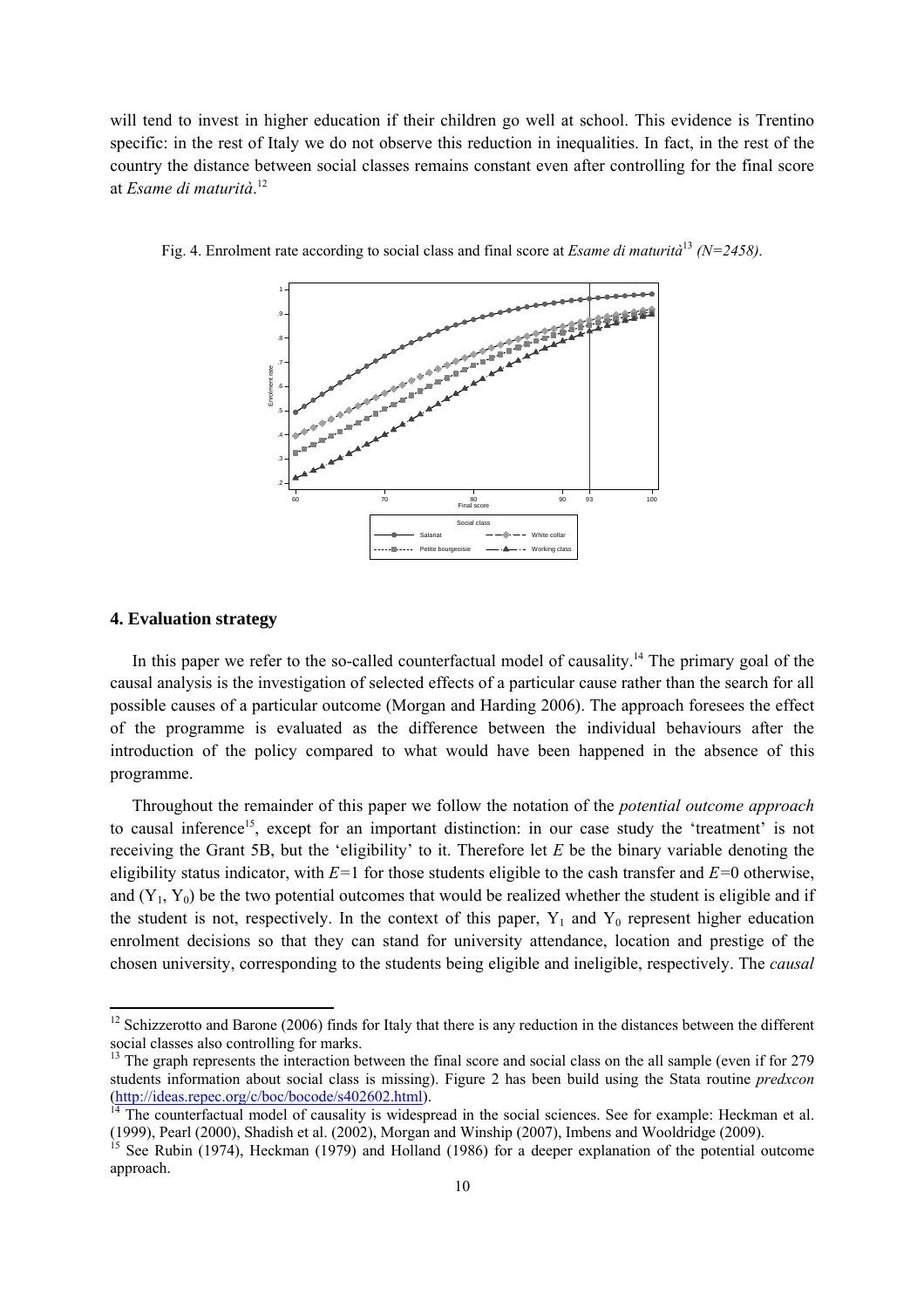*effect* of the eligibility to the Grant 5B on enrolment decisions is then defined as the difference between these outcomes,  $Y_1 - Y_0$ , which is not observable at the individual level since being eligible reveals  $Y_1$  but conceals  $Y_0$ . Indeed, though  $Y_1$  and  $Y_0$  are potentially observable and since a certain student can either being eligible or ineligible but not both, only one of these two potential outcomes can be realized. As a result, if a student is eligible to claim the aid  $(E=1)$ , then  $Y_1$  will be realized and Y<sub>0</sub> will (*ex post*) be a counterfactual outcome and *vice versa*. Accordingly, though not observable, Y<sub>1</sub>  $- Y_0$  represents the change in the propensity to decide whether to enrol and attend a university with certain characteristics, corresponding to a change in the eligibility status of the student and his/her family, which is our quantity of interest.

Since  $Y_1 - Y_0$  is likely to vary across individuals and observing both  $Y_1$  and  $Y_0$  for the same individual is impossible, there is no way to pin down the individual causal effect of being eligible to the aid.16 Hence, following the statistic and econometric literature on programme evaluation, we focus on average causal effects for the subpopulation of individuals actually eligible to the financial aid defined as  $E[Y_1 - Y_0|E=1]$ , the so-called Average Treatment Effect on the Treated (ATT). Notwithstanding, it is straightforward to obtain the following identity:

$$
E[Y_1|E=1] - E[Y_0|E=0] = E[Y_1 - Y_0|E=1] + \{E[Y_0|E=1] - E[Y_0|E=0]\}
$$

where the observable difference between the mean outcome experienced by the eligible group and the mean outcome experienced by the comparison group is decomposed into two terms: the first one is the ATT, and the second term is the *selection bias* induced by the differential composition of the two groups with respect to the eligibility condition. Hence in the observable difference between eligible students and those students who do not have access to the programme, we need to disentangle the causal effect of being eligible to the aid from the effect of the different composition of the two groups.

In our case study, in order to be eligible, students must have obtained very good results at *Esame di maturità* and come from low-income families. It is widely known that merit and income influence the enrolment decisions. As a consequence, the difference in the enrolment propensity and preferences between eligible and ineligible could remain even in the absence of the programme. To solve this problem we should consider that the eligibility depends on administrative rules that identify two threshold of assignment criteria (merit and financial need). As a consequence, a discontinuity in the treatment is determined, because only students with the final score above 93/100 and from families with an equivalent income below  $\epsilon$  30,000 are eligible, while other students are excluded. The more suitable identification strategy consists in comparison between the enrolment rates around the threshold values. This strategy is known as Regression Discontinuity Design (Rdd in what follows).<sup>17</sup>

The basic idea underlying Rdd is that a little change in the assignment variables, should not have significant impacts on the individuals' behaviours. Indeed, in our case, albeit the final score depends also on the previous scholastic career and so that is a determinant of the enrolment decisions, it is feasible to suppose that slightly variations in the score (one-two points) are not influential. As a consequence, we could compare subjects immediately below and just above a given threshold, because we can consider them equivalent excepted for the eligibility to the treatment. In the case of the Grant 5B, we have two different threshold and so that we have to deal with four subpopulations (Table 3):

<sup>&</sup>lt;sup>16</sup> Holland (1986) refers to this issue as "the fundamental problem of causal inference".

<sup>&</sup>lt;sup>17</sup> For recent development regarding Rdd see Imbens and Lemieux (2008) and Lee and Lemieux (2010). Rdd was developed in the Sixties by (Thistlethwaite and Campbell 1960) but it experienced a renew interest only in the last decade (especially since the seminal contribute of Hahn *et al.* 2001). For a review of the usage of Rdd in the social sciences see Cook (2008).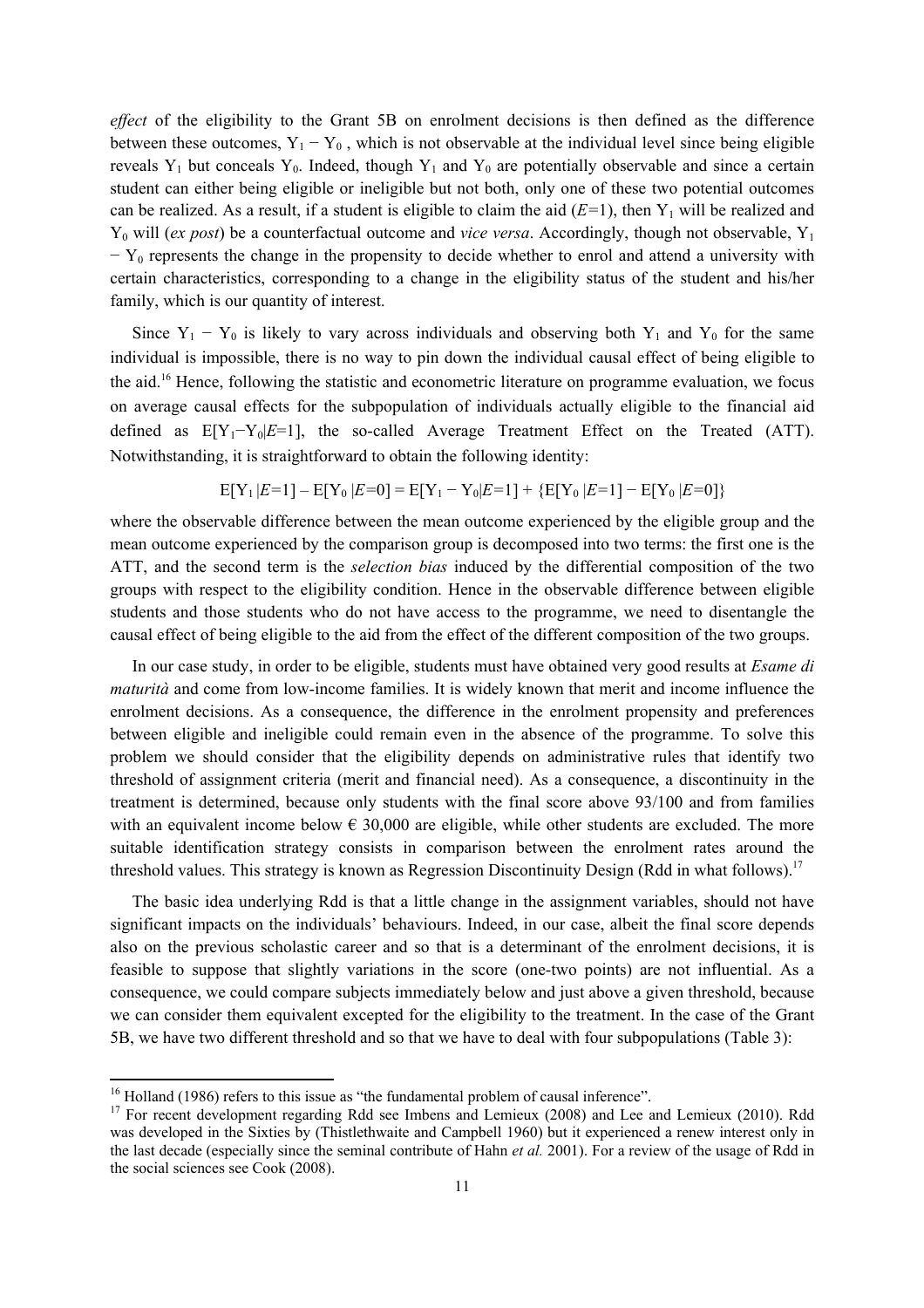- Eligible group: students with a mark above or equal to 93/100 and income lower  $\epsilon$  30,000.
- A control group: individuals with a final score below  $93/100$  and income lower  $\epsilon$  30,000.
- B control group: subjects with a mark of at least  $93/100$  and income above  $\epsilon$  30,000.
- C control group: those with a final score below 93/100 and income above  $\epsilon$  30,000 $\epsilon$ .

|        |                     | Final score on Esame di maturità |                                |  |
|--------|---------------------|----------------------------------|--------------------------------|--|
|        |                     | > 93                             | < 93                           |  |
| Income | $\leq$ € 30,000     | Eligible group<br>$(N=182)$      | A control group<br>$(N=1,121)$ |  |
|        | $> \epsilon$ 30,000 | B control group<br>$(N=14)$      | C control group                |  |

Table 4. Subpopulations for the high school graduates academic year 2008/09

In such cases, it is possible to exploit all the control groups that arise from the double assignment criterion (Rosenbaum 1987).<sup>18</sup> Unfortunately, we have completed data only for a representative sample of students from low-income families, that are the eligible and the A control groups (table 4). As a consequence, the only meaningful comparison that we can perform is around the merit requisite so that, henceforth, we focus our analysis on 1.303 students below the income threshold.<sup>19</sup>

In this case, the algebraic difference between the sample mean of the enrolment rate immediately below and just above the mark threshold provides an unbiased estimate of the effects of the Grant 5B. Let *S* be the variable denoting the score at *Esame di maturità* and values *S*=93<sup>+</sup> and *S*=93<sup>−</sup> denoting individuals marginally above and marginally below *S=*93, respectively, so that an unbiased estimate of the mean causal effect is provided by the empirical counterpart of

$$
E[Y_1|E=1, S=93^+] - E[Y_0|E=0, S=93^-]
$$

that is the ATT at the 93 threshold.

As Imbens and Lemieux (2008) point out, the drawback of the identification strategy considered is that Rdd has a limited degree of external validity, which means that if the programme's impact is heterogeneous across students, as it likely to be in most cases, then it just allows to identify the causal effect for individuals around the threshold. Nevertheless, Rdd ensures the internal validity of the estimates. In fact, Rdd could be seen as a local randomized experiment, because around the threshold it creates a situation similar to a social experiment (Lee and Lemieux 2010, p. 289).

The condition for this result to hold is that the conditional expectation  $E[Y_0 | S]$  is a continuous function of the final score determining, in the case at hand, the eligibility condition, especially in the neighbourhood of *S=*93, that is the classic *sharp* Rdd identifying restriction, which will be maintained throughout the remainder of this paper. Indeed, though not observable for eligible students, there is no reason to believe that  $E[Y_0 | S]$  is not continuous, since there are no other enrolment incentives based

<sup>&</sup>lt;sup>18</sup> More precisely, Battistin and Rettore (2008) and Lee (2008) are examples that consider more than one control group. Usually, with more control groups scholars produce separated analyses for every assignment variables even if it possible to conduct Rdd with multiple assignment variables jointly considered.

<sup>&</sup>lt;sup>19</sup> See the appendix for a deeper discussion of the validity of this choice.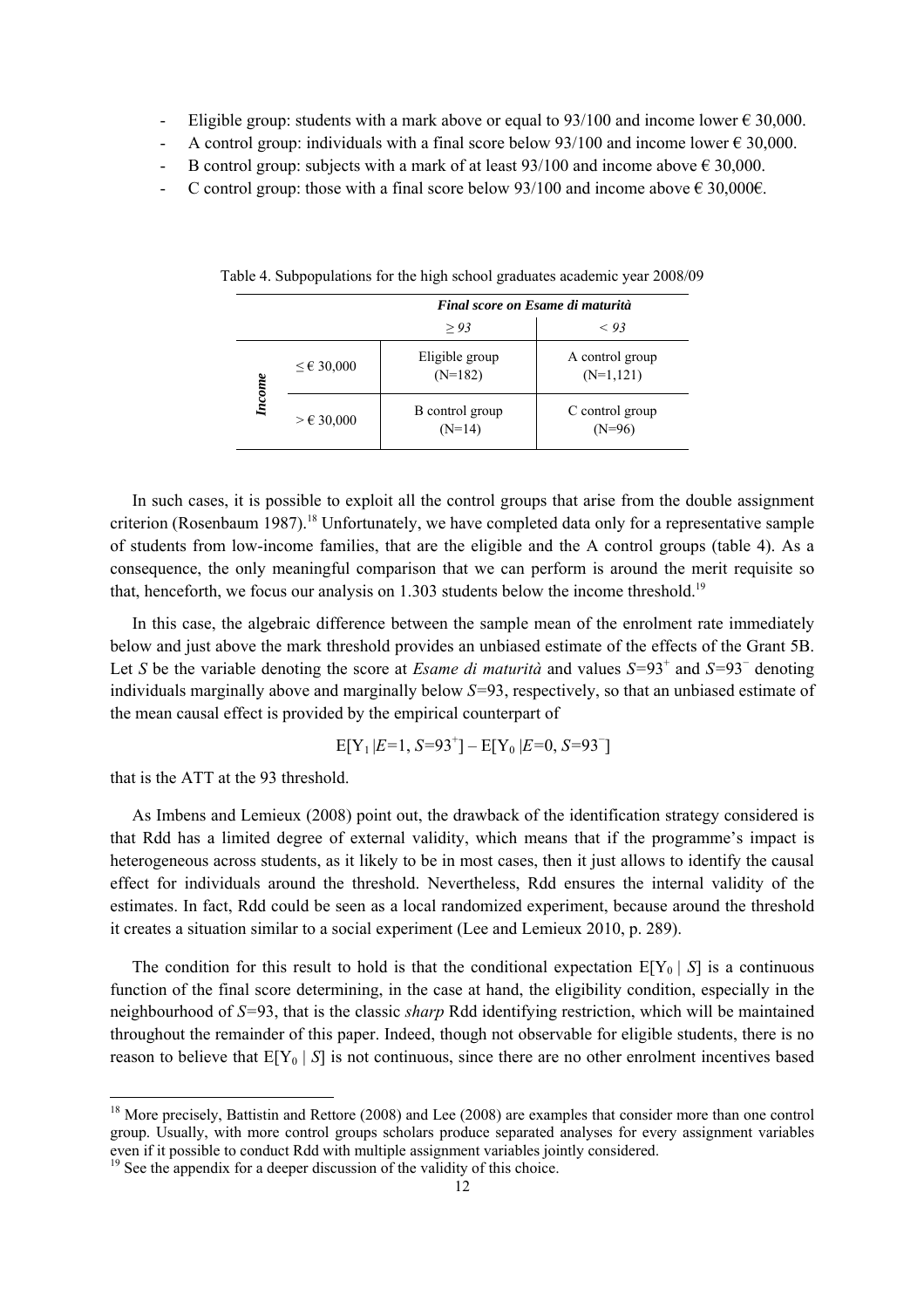on this threshold value. Hence, we can impute any differences at the threshold to the introduction of the Grant 5B. However, following McCrary (2008) in section 6.3 we carry out a test to validate this assumption: the underlying idea is that a sufficient condition for the continuity of the  $E[Y_0 | S]$  is that individual densities of the eligibility-determining variable are smooth. In the case considered here, this implies that there is no way for students and their teachers to manipulate the final score at *Esame di Maturità* and as long as their control over the score is imprecise, eligibility condition is randomized around the threshold.

#### **5. Empirical results**

In a Rdd setting the goal is to verify the existence of a possible discontinuity around the threshold attributable to the programme. Then, as for the estimation perspective, the idea is to model the outcome variable considering the final score. Following the recent development in Rdd (Hahn et al. 2001; Imbens and Lemieux 2008), in order to estimate the conditional expectations in samples around the threshold, the main approach is to use Local Linear Regression (henceforth Llr). The basic idea underlying the Llr is to run simple linear regressions allowing for different slopes of the regression function in the neighbourhood of the threshold. In this vein, assuming that a similar pattern characterizes outcomes as a function of population, a simple comparison for the mean predicted value just above and below the threshold provides an unbiased estimate of the causal effects of being eligible to claim the Grant 5B on outcomes related to university enrolment decisions.

#### *5.1. The effect on university enrolment*

To start with, we consider enrolment at the university as the first outcome. Let Y be the variable taking value 1 if a student is enrolled at the university 0 if she/he does not so that E[Y|*S=s*] represents the mean enrolment rate at the university for students with a final score of *s*. Panel a in figure 5 clearly shows actual and fitted values for E[Y|*S=s*]. It is straightforward to see that just above and below the threshold, fitted expected values of the transition rates are substantially identical. The results is also confirmed by the perfect overlapping of the two confidence intervals for the fitted values (marked by the grey area).

As a consequence, since Rdd allows to disentangle the effect of the programme from other confounding factors, we can conclude that there is no impact of the eligibility to the Grant 5B on university enrolment decisions. In different words, we can affirm that the aim of the policy makers to boost higher education participation has not been reached, because the target population is made up of students who would have enrolled at the university even in the absence of the Grant 5B.

This result – combined with the empirical evidence that worthy students' families are inclined to invest in tertiary education regardless their social-economic background – seems to suggest that the programme does not work, because it has been addressed to the wrong target population. Indeed, for students with a score at *Esame di maturità* of at least 93/100, liquidity constraints are definitely not an issue in the decision to enrol at university.

However, it should be possible that monetary incentives affect other decisions about university attendance, which means that students already bound for university can be redirected by the eligibility to the Grant 5B. Although liquidity constraints do not affect university enrolment decision, financial aids can affect students' behaviour allowing a better match with their preferences regarding the location of the chosen university, its prestige, or field of study. Thus, in the following, we try to move the policy makers' goalpost to study other possible effects, basically, which have not been expected in Grant 5B design and implementation.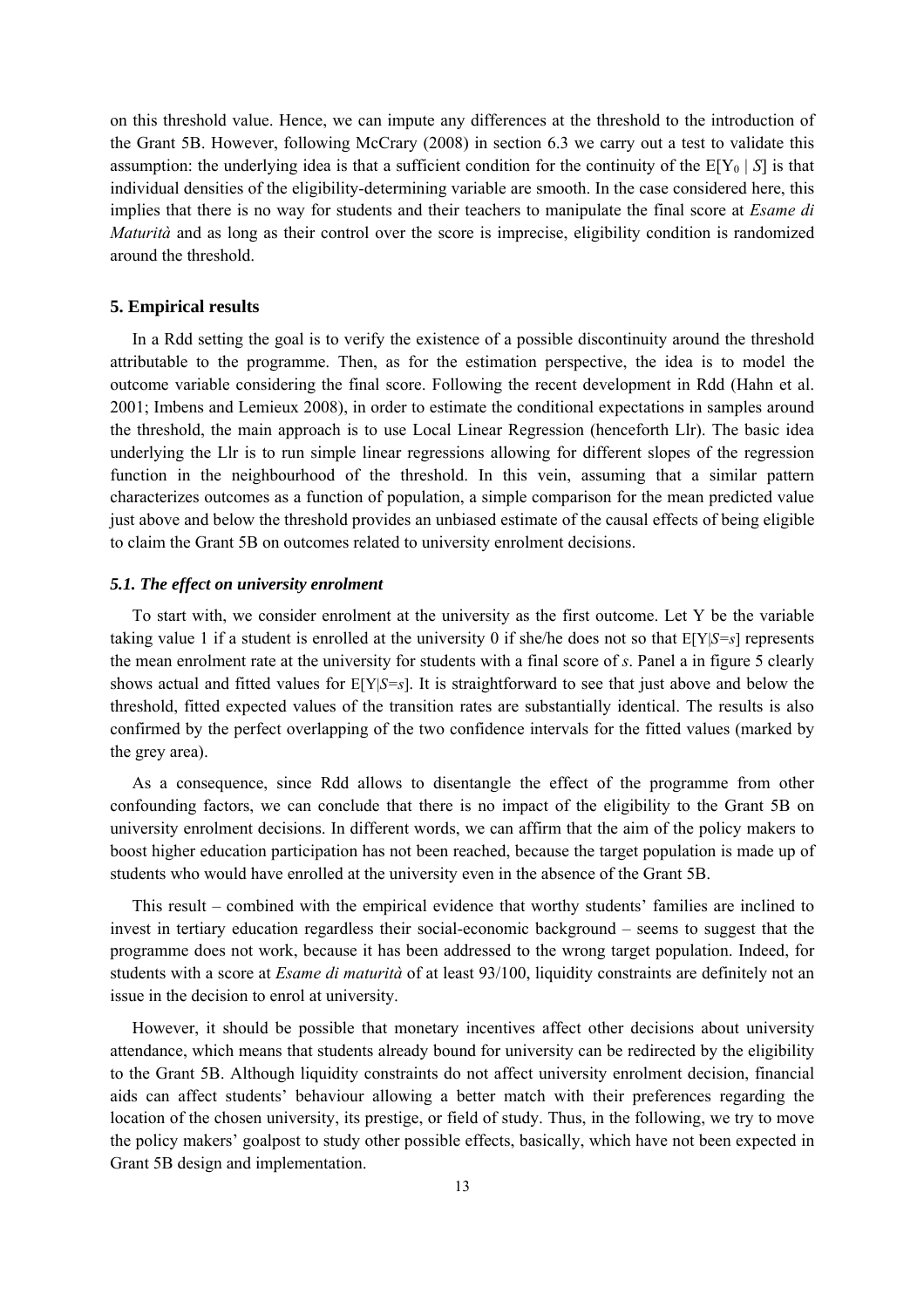

#### Fig. 5. The effects of the Grant 5B, Llr estimates

#### *5.2. The effects on redirecting students already bound for university*

Since monetary transfer provided by the Grant 5B cannot foster university participation, enrolled students are not a selected subsample of the population of graduate students entitled to enrol at university. Thus, we can focus on the 985 enrolled students below the income threshold to study the effects of the Grant 5B on their enrolment decisions without any loss of generality.

Following previous results, mentioned above about the effects of financial aid to students, we further replicate the Rdd in order to investigate the effects of the programme in redirecting students already bound for university in different locations. Now, let Y be the variable summing up the location of the chosen university: it takes value 0 if the student is enrolled at the University of Trento and 1 if she/he is enrolled outside Trento. This leads to define E[Y|*S=s*] as the mean enrolment rate at universities located outside Trento, conditioning on *s*.

From our analysis, it clearly emerges that monetary incentives favour the decision to enrol outside Trento (fig. 5, panel b). In fact, the predicted values of the enrolment rate outside Trento at the threshold are dramatically higher (about 40%) for eligible students than for ineligibles. This means that, albeit the eligibility to the Grant 5B does not affect the enrolment rate, it gives the chance to move outside Trento, solving potential mismatch problems between preferences and economic constraints. A straightforward explanation is that eligible students see a conspicuously reduction in the moving costs and they have the possibility to follow their preferences with less constraints.

We do not model choices directly, but we try to provide evidence in favour of the leading characteristics of the chosen university comparing enrolled eligible and ineligible students in the Rdd setting described above. Indeed, considering that monetary aids should permit to widen the alternative options, students eligible to the Grant 5B are more likely to choose a course or a school that is not present at the University of Trento or that perform better in the national rankings.

Exploiting data related to the absence of the faculty which has been chosen by freshmen, it clearly emerges that eligible students decide to enrol outside Trento in order to attend schools or faculties that are not present at UniTN, such as Medicine, Veterinary science and Pharmacy. The fitted values of the enrolment rate in schools absent from UniTN (in panel a of fig. 6) for eligible students is some 42% higher than for ineligibles to the Grant 5B. The Rdd applied to the distance between Trento and the chosen university shows that, on average, there is a barely significant impact of less than 50 Km. This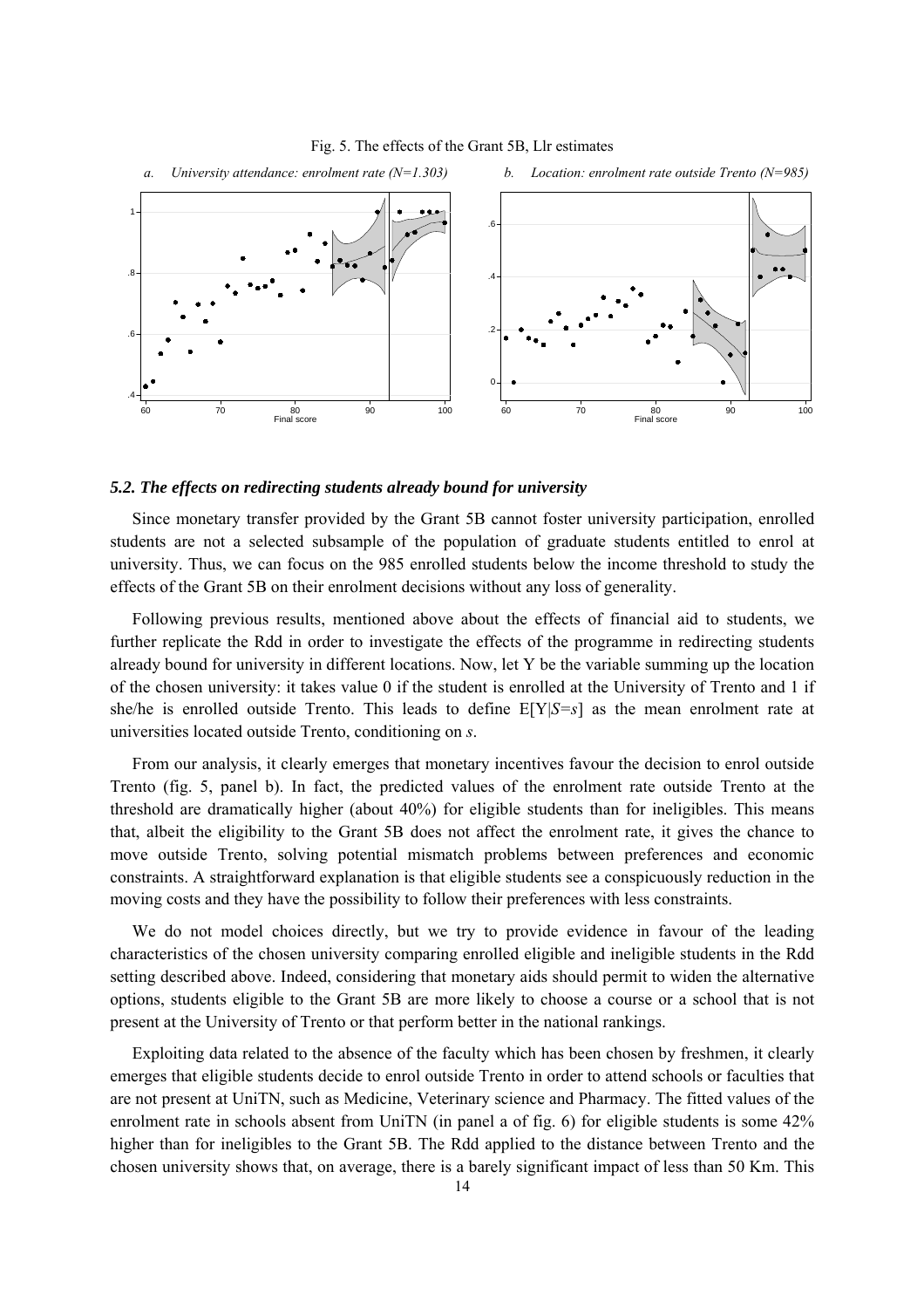result is coherent with the fact that students enrolled at university from the province of Trento do not choose to attend institutions far away from their hometowns (fig. 6, panel b).<sup>20</sup>



Fig. 6. Redirection: Llr estimates (enrolled students, N=985)

Furthermore, we also investigate whether the decision to enrol outside Trento is fostered by the chance to attend top universities according to the national rankings.<sup>21</sup> Panel c of figure 6 clearly shows that the eligibility for the financial aid does not shift choices towards more prestigious schools, since the estimated impact is negative (less than .2 score points), though not significant. A possible explanation is due to the fact that that UniTN performs very well in the national rankings with a set of schools (Sociology, Law and Natural Sciences) at the first place in the schools rankings considered here. A similar result is shown by the impact of the programme on the measure of the cost-of-living provided by the mean price to rent a room in the city of the chosen university. In this case the impact is positive but not significant as well.

To sum up, we can stress that, even though financial aid do not foster university attendance, the Grant 5B has a clear effect in redirecting students already bound for university to attend schools which are not present at UniTN.

<sup>&</sup>lt;sup>20</sup> This result confirm the descriptive evidence emerging from figure 3.<br><sup>21</sup> We gather data about the prestigious of each school in the chosen university, measured by an Italian very widespread ranking published every year and advertised by national media, i.e. the Censis Guide from La Repubblica newspaper (CENSIS 2008).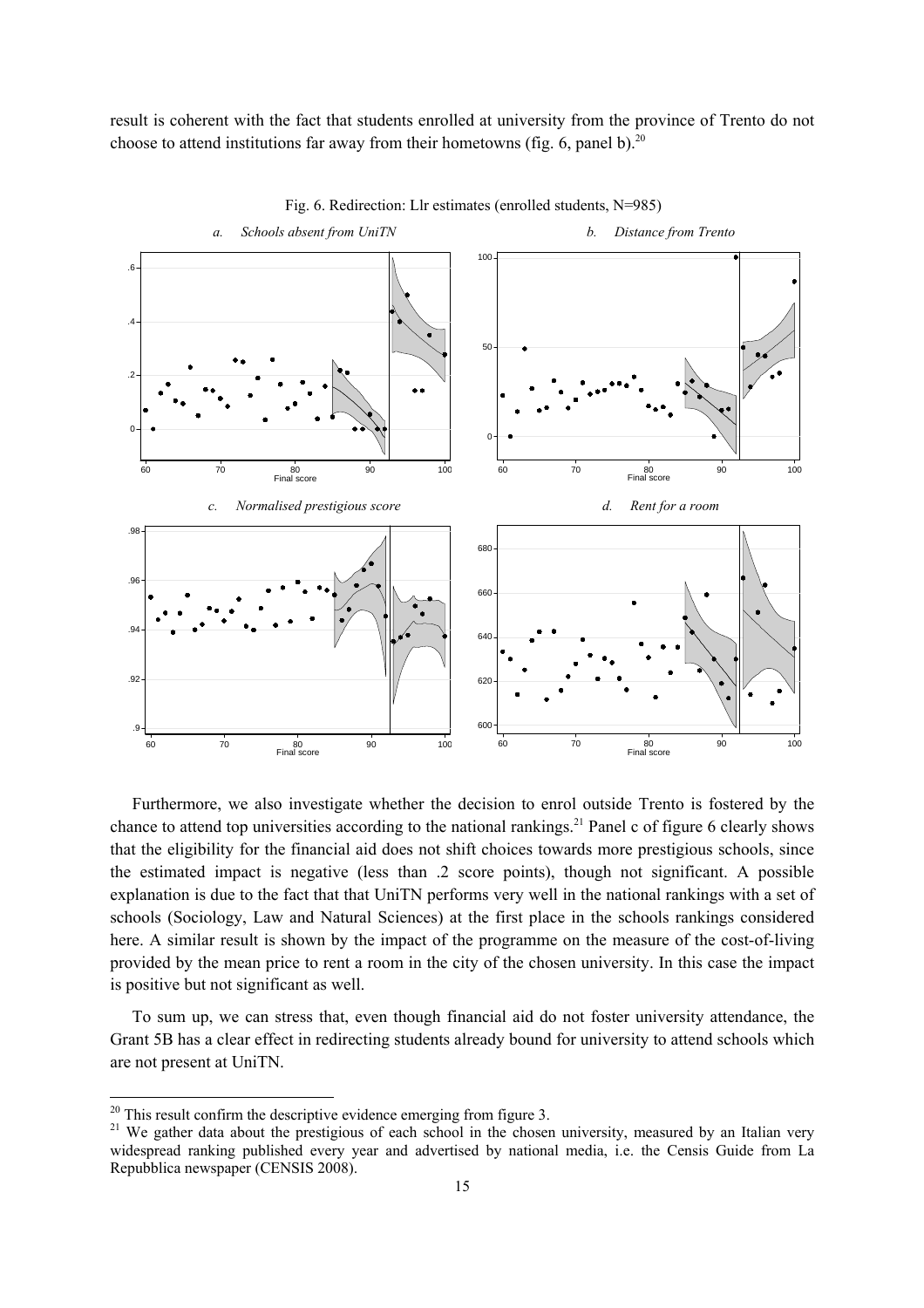#### *5.3. Testing Rdd assumption*

As just mentioned, in Rdd a sufficient condition for the continuity of the potential outcome in absence of the programme is that it is no possible to manipulate the score variable. Testing this assumption is indispensable to demonstrate that in the absence of the treatment there would have not been any discontinuities on the threshold (McCrary 2008). The McCrary test is relevant in our setting, indeed, the threshold value (93/100) was known by students and teacher before the assignment of the final mark. Anyway, there's no room to think that a manipulation of the final score takes place. Indeed, in figure 7, it is possible to notice a slight discontinuity on the threshold, but this jump is not statistically significant neither for the target population overall, nor for the enrolled students. Furthermore there are larger jumps at different values (e.g. 70, 80, 100). For this reason we can retain our estimates of the effects of the Grant 5B unbiased.





#### *5.4. Robustness checks*

In the previous subsections we presented Llr estimation results obtained with epanechnikov kernel and implementing the optimal bandwidth choice algorithm suggested by Imbens and Kalyanaraman (2010). However, in order to check the robustness of these results, we try different bandwidths and exploit the use of different kind of kernel function to weight local polynomial. Appendix B shows that, though slight changes in the estimates of the ATT at the threshold and in their standard errors probably due to the relatively few observations in a local neighbourhood of *s=*93, conclusions about the effects of the Grant 5B do not change.

Moreover, we carried out parametric estimation of the effect through the specification of two linear probability models, one for the eligible and one for the ineligible students below and above the threshold, respectively (table 4). The parametric approach leads to conclusion about significance of the estimates which are not different from what we have obtained non-parametrically. To ensure that findings are not driven by functional form assumptions, we run estimates with various covariates specifications, and with non-linear models (logit and probit). We conclude that results are not sensible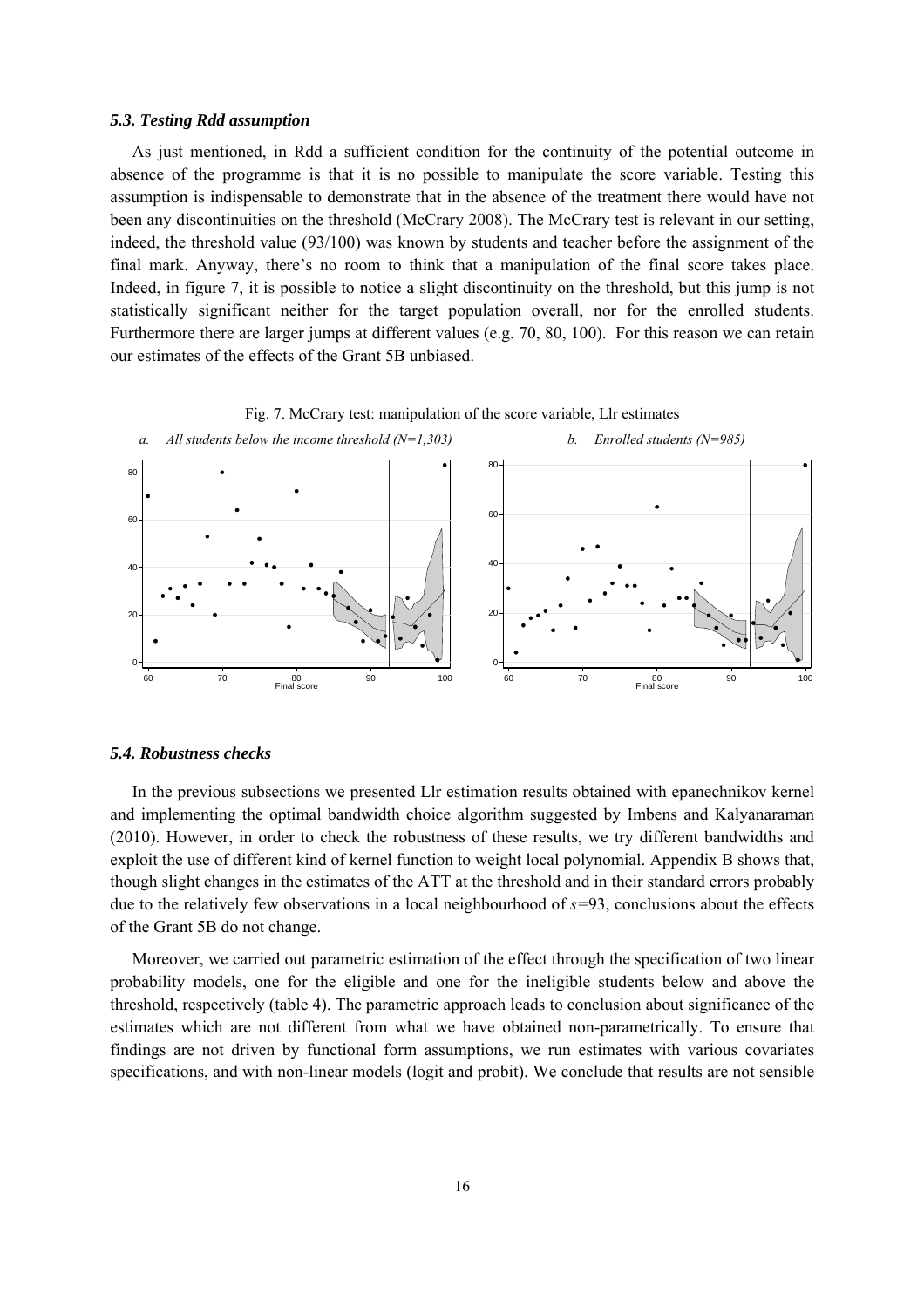to different estimation strategies, hence we can retain that the results presented in the previous sections 6.1 and 6.2 are robust.  $22$ 

|                                                    | N     | ATT estimate             | Std. Er. |
|----------------------------------------------------|-------|--------------------------|----------|
| Effects on enrolment decisions:                    |       |                          |          |
| university attendance: enrolment rate              | 1,303 | 0.01                     | 0.095    |
| university location: enrolment rate outside Trento | 985   | $0.40***$                | 0.109    |
| <i>Preferences on enrolment decisions:</i>         |       |                          |          |
| schools absent from UniTN                          | 985   | $0.45***$                | 0.092    |
| distance from Trento                               | 985   | $46.05**$                | 19.860   |
| normalised prestige score                          | 985   | $-0.03**$                | 0.012    |
| rent for a room                                    | 985   | 41.11                    | 40.010   |
|                                                    |       | ملك ملك ملك<br>alle alle |          |

Table 5. The effects of the Grant 5B, parametric estimates

\*\*\*:p<0.01; \*\*: p<0.05;  $\overline{ }$ : p<0.10

#### **6. Concluding remarks**

Monetary aids could be an important tool to weaken the influence of the social background on the tertiary education and to make it accessible to the students that otherwise would not consider the possibility to enrol at the university. In our research we study the effects of the introduction of the Grant 5B in the province of Trento, which provides merit-based financial aids for students from lowincome families, and we find two main results. First of all, despite to a considerable reduction of indirect costs connected to university attendance, the programme does not bear an effect on the enrolment rate. Nevertheless, it exerts a remarkable influence on the moving decision, since students who are eligible to receive the monetary incentive choose to attend an institution outside their place of residence.

The null effect on the enrolment decision could be a sign of the absence of liquidity constraint and, as a consequence, of the presence of the long-run family effects advocated by Heckman and colleagues. At the same time, it is possible this policy has not been design properly. More precisely, the programme is addressed to a target population who would have enrolled at the university in the absence of the Grant 5B as well. Indeed, we show that the difference in the enrolment rate between the various social classes surprisingly decline when the marks increase. This means that worthy students and their families are willing to invest in higher education even if they come from disadvantage background. In other words, we find that the risk aversion for low-income families is very low. Maybe the outstanding results of their offspring are a good signal of the future academic success.

Thus, in order to improve the effectiveness of the programme one solution could be the reduction of the final score threshold in order to favour the enrolment of students that otherwise would not go to university. In fact, if the aim is to increase the enrolment, the policy has to be focused on students who are not highly inclined to go to the university, and the most problematic students are those of the working class. For this reason, a policy recommendation could be to target financial incentives to

 $22$  Our estimates are also robust to different sample stratification (kind of secondary school attended, parental education, social class, economic condition). The analysis are available from the authors on request.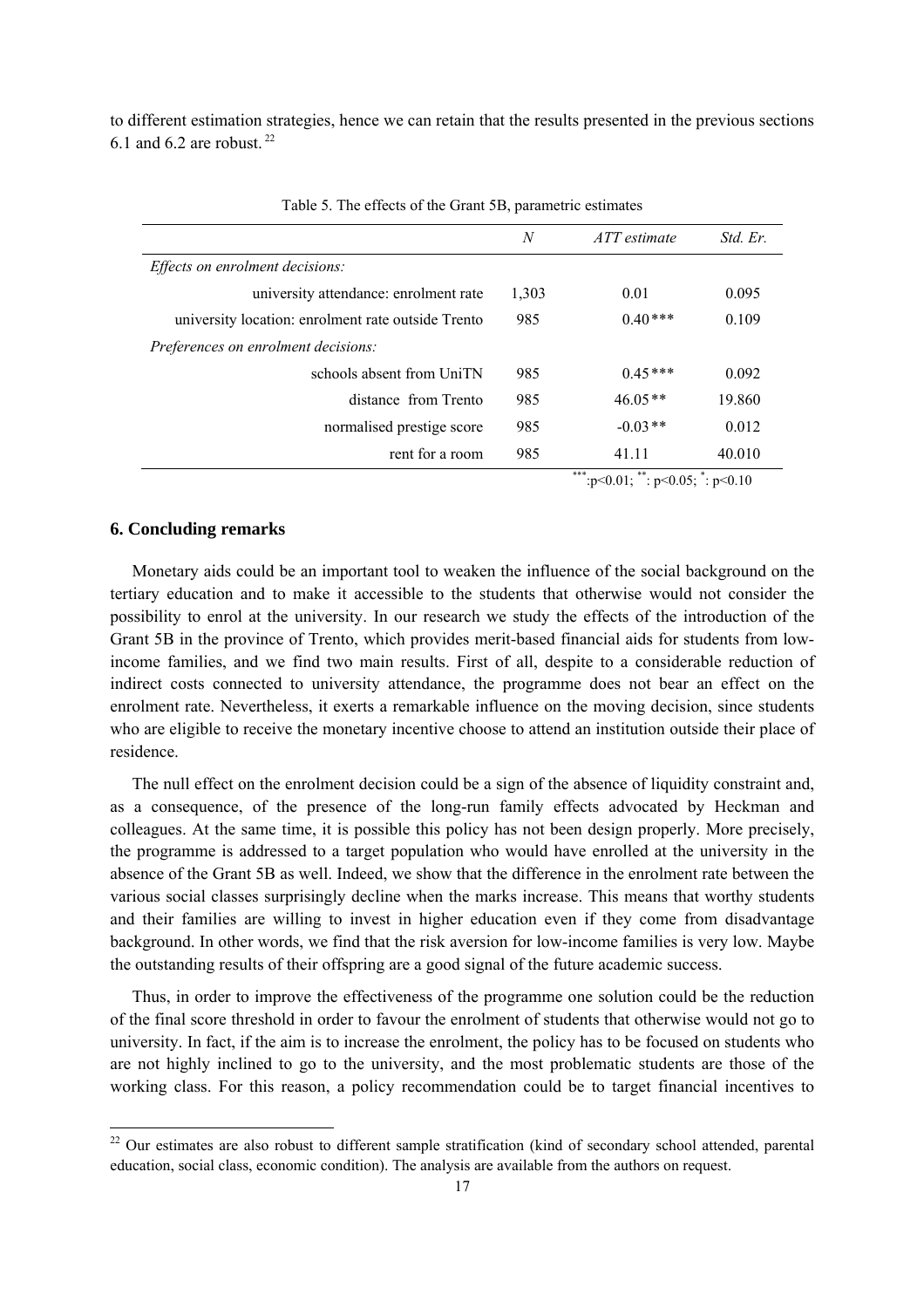students from "true" low-income families. Therefore, in this particular case, since also middle-income students are eligible to the scholarship, we suggest to reduce the financial threshold, together with the merit constraint, to improve policy efficacy.

As for the interpretation of the second outcome, the effect on redirecting students already bound for university, we find a remarkable effect of the Grant 5B. So, even though financial aid is not able to foster enrolment, they influence the choice of university. Specifically, empirical evidence shows that eligible students tend to study at university located outside the province of Trento, in schools which are not present at UniTN. This means that, thanks to the monetary incentives provided, eligible students can take decisions about the choice of the university and school to attend, without limitations given by budget constraints. This evidence deserve more attention and in future researches we plan to investigate the determinants of university enrolment decisions with particular attention in order to take into account the characteristics of the students' potential choices.

#### **Appendix A**

In this appendix we handle with the problem of missing values on the income variable. As reported in note 9, the economic condition of the year 2009 is measured by the Icef index and we do not have the Icef 2009 information for more than the half of the sample. In order to avoid a sample selection we linked to the individuals the Icef concerning the year 2008 as well.<sup>23</sup> The difference between Icef 2008 and 2009 (for those subjects both data are available) are barely noticeable (fig. A1) and it is almost zero around the income threshold.

The non-response rate remains quite large also after this imputation (48.8%). We believe that people with high income and with a good economic condition do not present the Icef documentation, because they are aware of their non eligibility. To test this assumption, we model the non-response rate in order to understand if the data is missing at random. If our assumption is credible, we can conclude that our sample is representative for the population under the Icef threshold.

It emerges (table A1) that there is quite a clear pattern in the missing values. More precisely, we find that the more disadvantage families (in terms of class and education) are more likely to present the Icef documentation. The same is true for the larger families and for families in which one parent is missing. In general, we have that the missing values are more concentrated in the richer strata of the population. This result confirm the validity of our evaluation study (section 5), indeed we consider only students from low-income families for which we have all the relevant information. Moreover, the results in table A1 show that disadvantages families tend to present the Icef documentation and this imply that our sample for low-income families is representative.

<sup>&</sup>lt;sup>23</sup> For this operation we exploit an administrative database supplied by Clesius, the agency in charge of the calculation of Icef.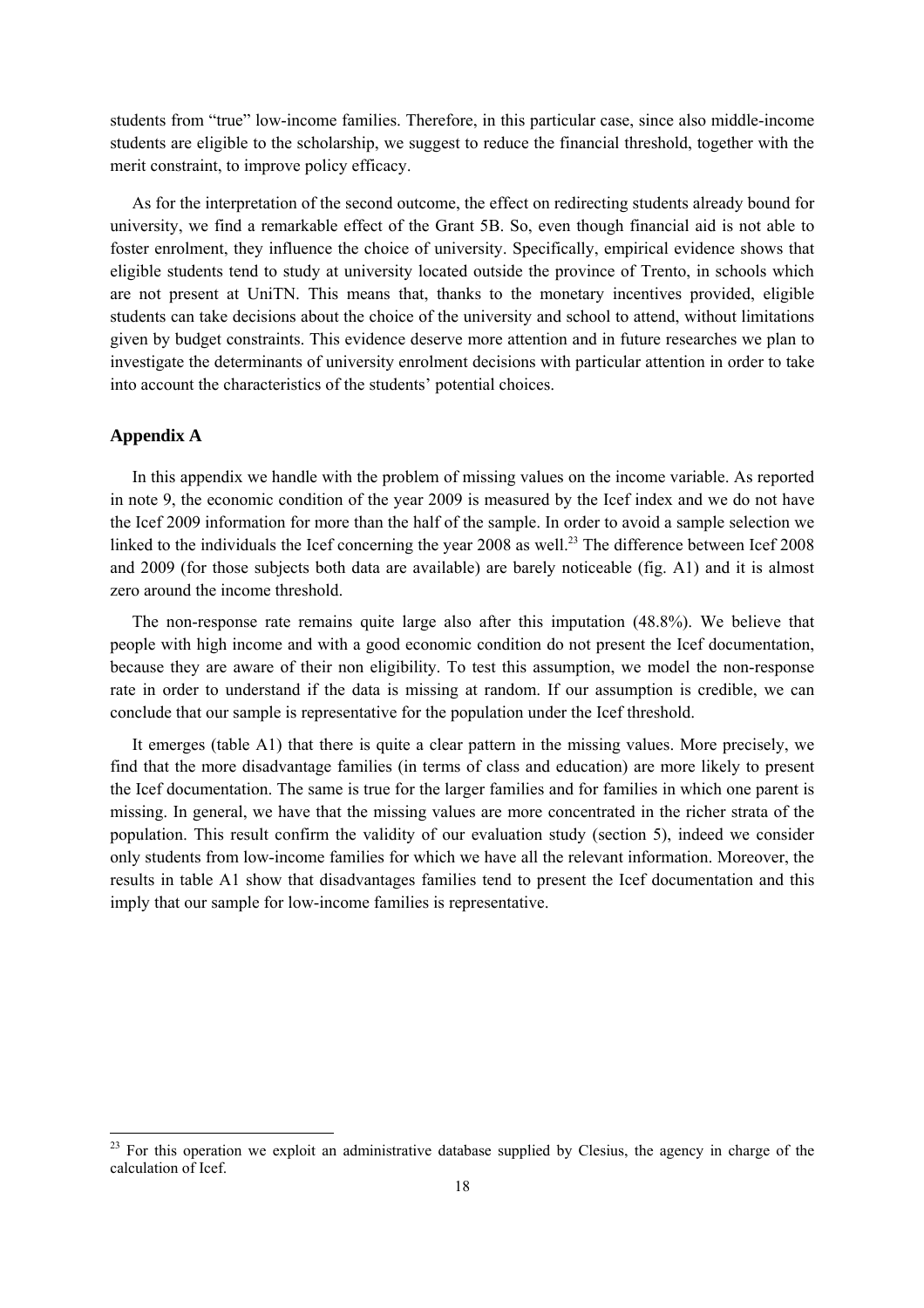|                                         | Coeff.      | S.E.  |  |
|-----------------------------------------|-------------|-------|--|
| Constant                                | $-0.336**$  | 0.154 |  |
| Parental social class                   |             |       |  |
| Salariat (ref.)<br>White collar         | $0.202*$    | 0.124 |  |
| Petite bourgeoisie                      | $-0.487**$  | 0.172 |  |
| Lower white collar                      | $0.559***$  | 0.160 |  |
| Working class                           | $0.373**$   | 0.151 |  |
| Parental education                      |             |       |  |
| University (ref.)                       |             |       |  |
| <b>Upper secondary</b>                  | $0.458***$  | 0.134 |  |
| Lower secondary                         | $0.715***$  | 0.153 |  |
| Primary                                 | $0.881*$    | 0.530 |  |
| Family size                             |             |       |  |
| One-two (ref.)                          |             |       |  |
| Three                                   | $0.440***$  | 0.108 |  |
| More than three                         | $0.544***$  | 0.132 |  |
| Type of family                          |             |       |  |
| Only one parent (ref.)                  |             |       |  |
| Both parents                            | $-0.863***$ | 0.140 |  |
|                                         |             |       |  |
| Type of school                          |             |       |  |
| Non academic (ref.)<br>Academic         | $0.300***$  | 0.090 |  |
|                                         |             |       |  |
| Pseudo- $R^2$ =0.04                     |             |       |  |
| $N=2,401$                               |             |       |  |
| : $p<0.01$ ; **: $p<0.05$ ; *: $p<0.10$ |             |       |  |

Table. A1*.* Logistic regression for the probability of submit Icef: point estimates and standard errors

Fig. A1. Icef comparison between 2008 and 2009 (the income threshold is marked by the vertical line).



#### **Appendix B**

Because different bandwidth choices can produce different estimates, in this appendix we carry out a sensitivity analysis to show that estimates presented in section 6 are robust to different bandwidth specification. For each outcome considered, figure A.2 shows Rdd estimates using twice and half the bandwidth used in the main results and the same kernel.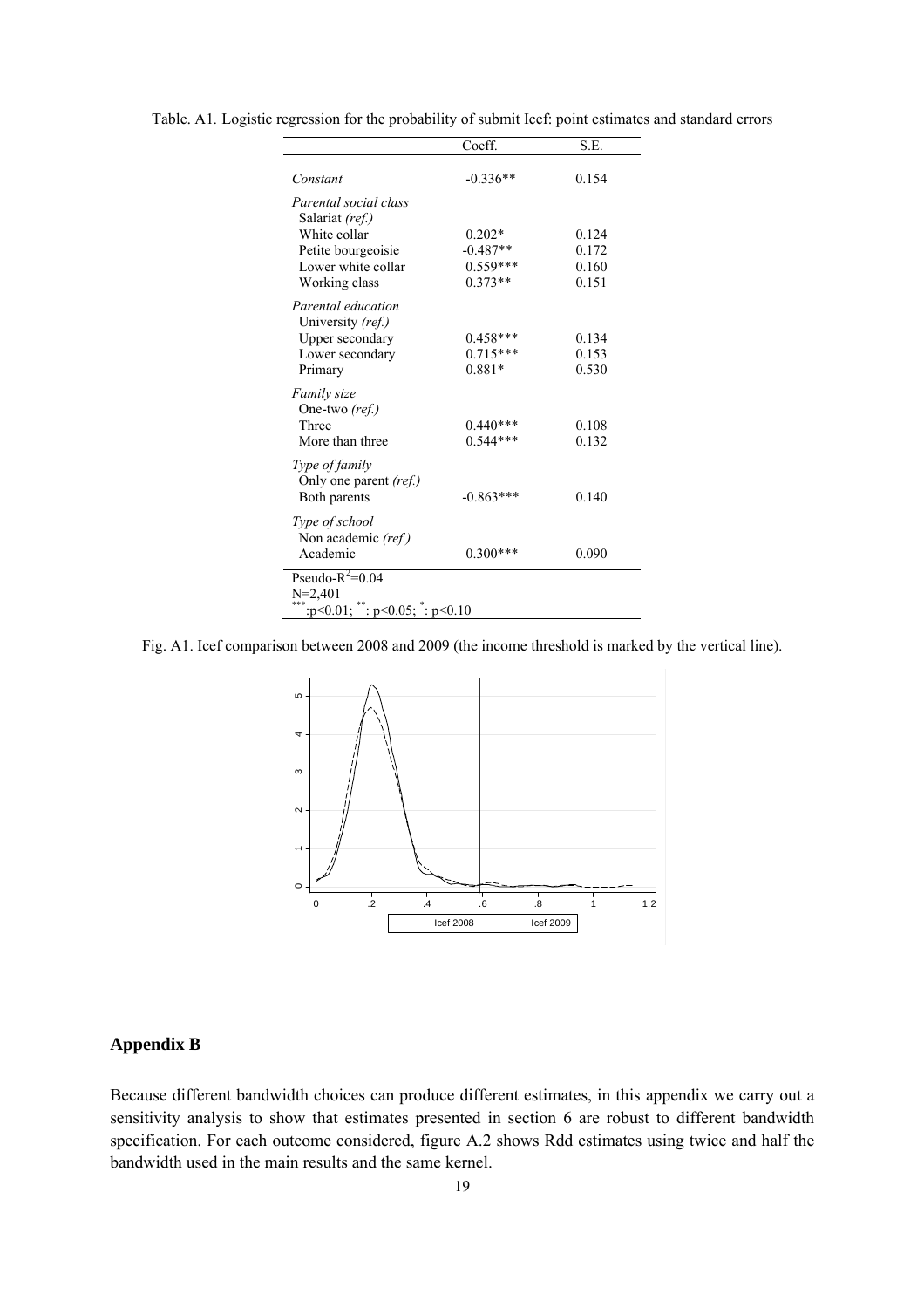

### Fig. A2. Sensitivity analysis: twice and half the bandwidth used in section 6.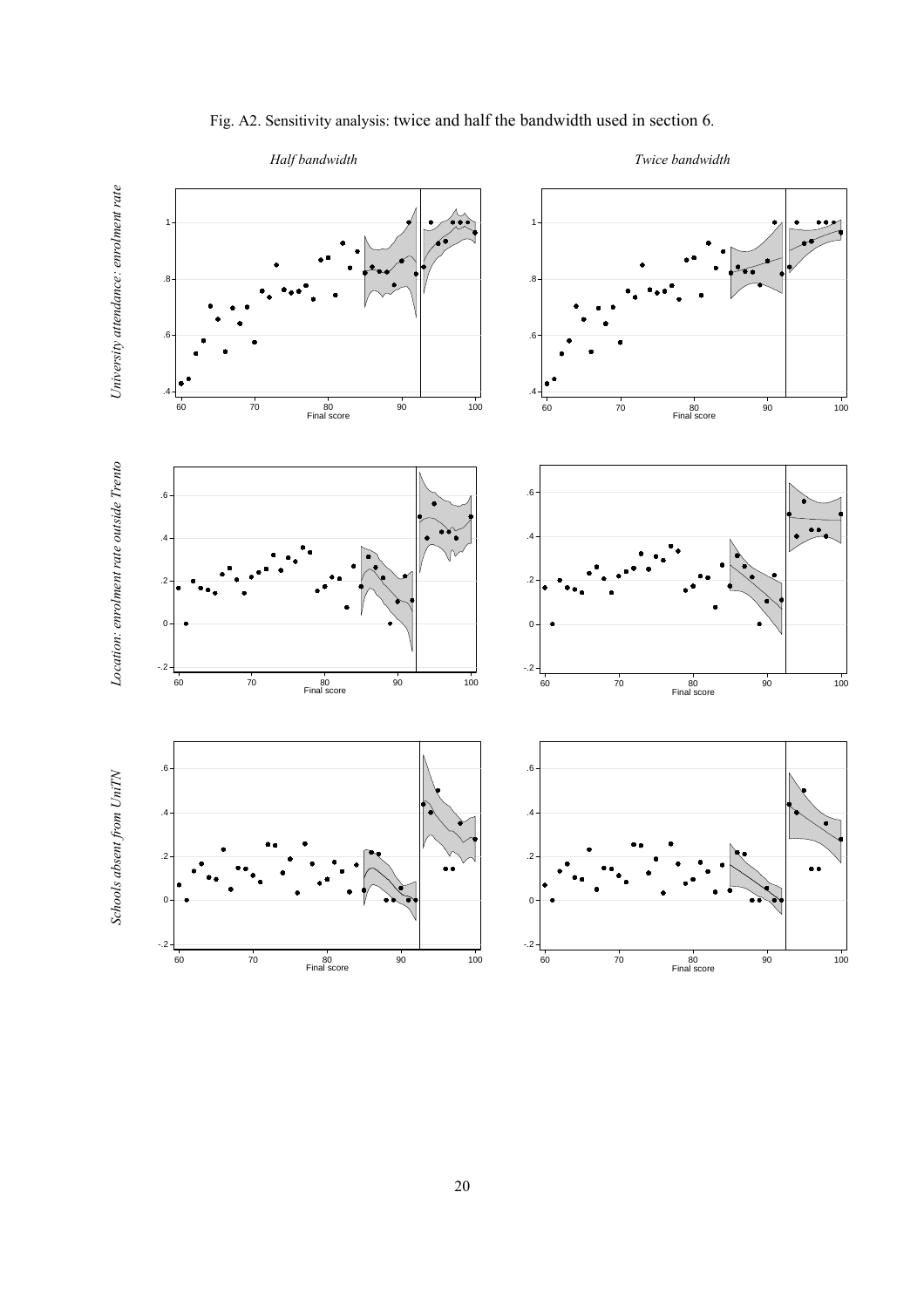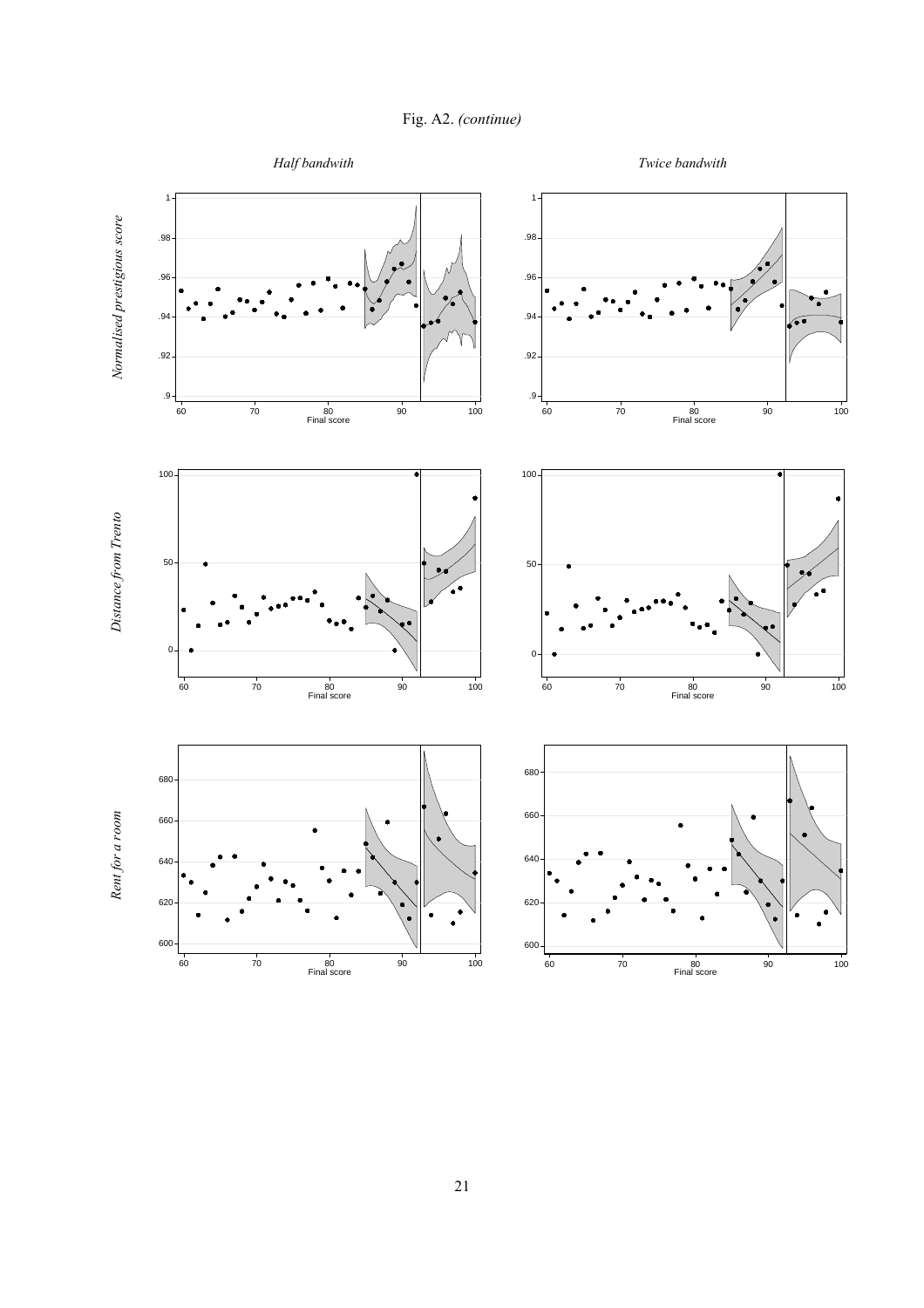#### **References**

- Battistin, Erich, and Enrico Rettore. 2008. Ineligibles and eligible non-participants as a double comparison group in regression-discontinuity designs. *Journal of Econometrics* 142 (2):715-730.
- Baumgartner, Hans J., and Viktor Steiner. 2006. Does more generous student aid increase enrolment rates into higher education? Evaluating the German student aid reform of 2001. In *IZA discussion paper*.
- Becker, G.S. 1993. *Human capital*: The University of Chicago Press Chicago, IL.
- Belot, Michele, Erik Canton, and Dinand Webbink. 2007. Does reducing student support affect scholastic performance? Evidence from a Dutch reform. *Empirical Economics* 32 (2):261-275.
- Binder, Melissa, and Philip T. Ganderton. 2006. Musical chairs in higher education: Incentive effects of a merit-based state scholarship program. In *Working Paper*: Department of Economics, University of New Mexico.
- Brand, Jennie E., and Yu Xie. 2010. Who Benefits Most from College?: Evidence for Negative Selection in Heterogeneous Economic Returns to Higher Education *American Sociological Review* 75 (2):273-302.
- Breen, Richard, and John H. Goldthorpe. 1997. Explaining Educational Differentials: Towards a Formal Rational Action Theory. *Rationality and Society* 9 (3):275-305.
- Breen, Richard, Ruud Luijkx, Walter Müller, and Reinhard Pollak. 2009. Non-Persistent Inequality in Educational Attainment: Evidence from Eight European Countries. *American Journal of Sociology* 114 (5):1475-1521.
- Cameron, Stephen V., and James J. Heckman. 2001. The dynamics of educational attainment for blacks, whites and hispanics. *Journal of Political Economy* 109 (3):455-499.
- Carneiro, Pedro, and James J. Heckman. 2002. The Evidence on Credit Constraints in Post Secondary Schooling. *The Economic Journal* 112 (482):705-734.
- CENSIS. 2008. *Guida università. Anno accademico 2008/2009 La Repubblica. Grandi Guide*. Roma: L'Espresso editore.
- Checchi, Daniele, Carlo V. Fiorio, and Marco Leonardi. 2008. Intergenerational Persistence in Educational Attainment in Italy. In *IZA Discussion Papers*. Bonn: Institute for the Study of Labor  $(IZA)$ .
- Clark-Kauffman, Elizabeth, Greg J. Duncan, and Pamela Morris. 2003. How Welfare Policies Affect Child and Adolescent Achievement. *American Economic Review* 93 (2):299-303
- Cook, Thomas D. 2008. "Waiting for Life to Arrive": A history of the regression-discontinuity design in Psychology, Statistics and Economics. *Journal of Econometrics* 142 (2):636-654.
- Cornwell, Christopher , David B. Mustard, and Deepa J. Sridhar. 2006. The Enrollment Effects of Merit-Based Financial Aid: Evidence from Georgia's HOPE Program. *Journal of Labor Economics* 24 (4):761-786.
- Cunha, Flavio, and James J. Heckman. 2009. The Economics and Psychology of Inequality and Human Development. *Journal of the European Economic Association* 7 (2-3):320-364.
- Dynarski, Susan M. 2000. Hope for Whom? Financial Aid for the Middle Class and Its Impact on College Attendance. *National Tax Journal* 53 (3):629-661.
- ———. 2003. Does aid matter? Measuring the effect of student aid on college attendance and completion. *American Economic Review* 93 (1):279-288.
- Fredriksson, Peter. 1997. Economic incentives and the demand for higher education. *Scandinavian Journal of Economics* 99 (1):129-142.
- Garibaldi, Pietro, Francesco Giavazzi, Andrea Ichino, and Enrico Rettore. 2011. College cost and time to complete a degree: Evidence from tuition discontinuities. *Review of Economics and Statistics* forthcoming.
- Gregg, Paul, and Stephen Machin. 2001. The Relationship Between Childhood Experiences, Subsequent Educational Attainment and Adult Labour Market Performance. In *Child Well Being, Child Poverty and Child Policy in Modern Nations: What do we Know?*, edited by K. Vleminckx and T. Smeeding. Bristol: Policy Press.
- Griliches, Zvi 1977. Estimating the returns to schooling: Some econometric problems. *Econometrica: Journal of the Econometric Society*:1-22.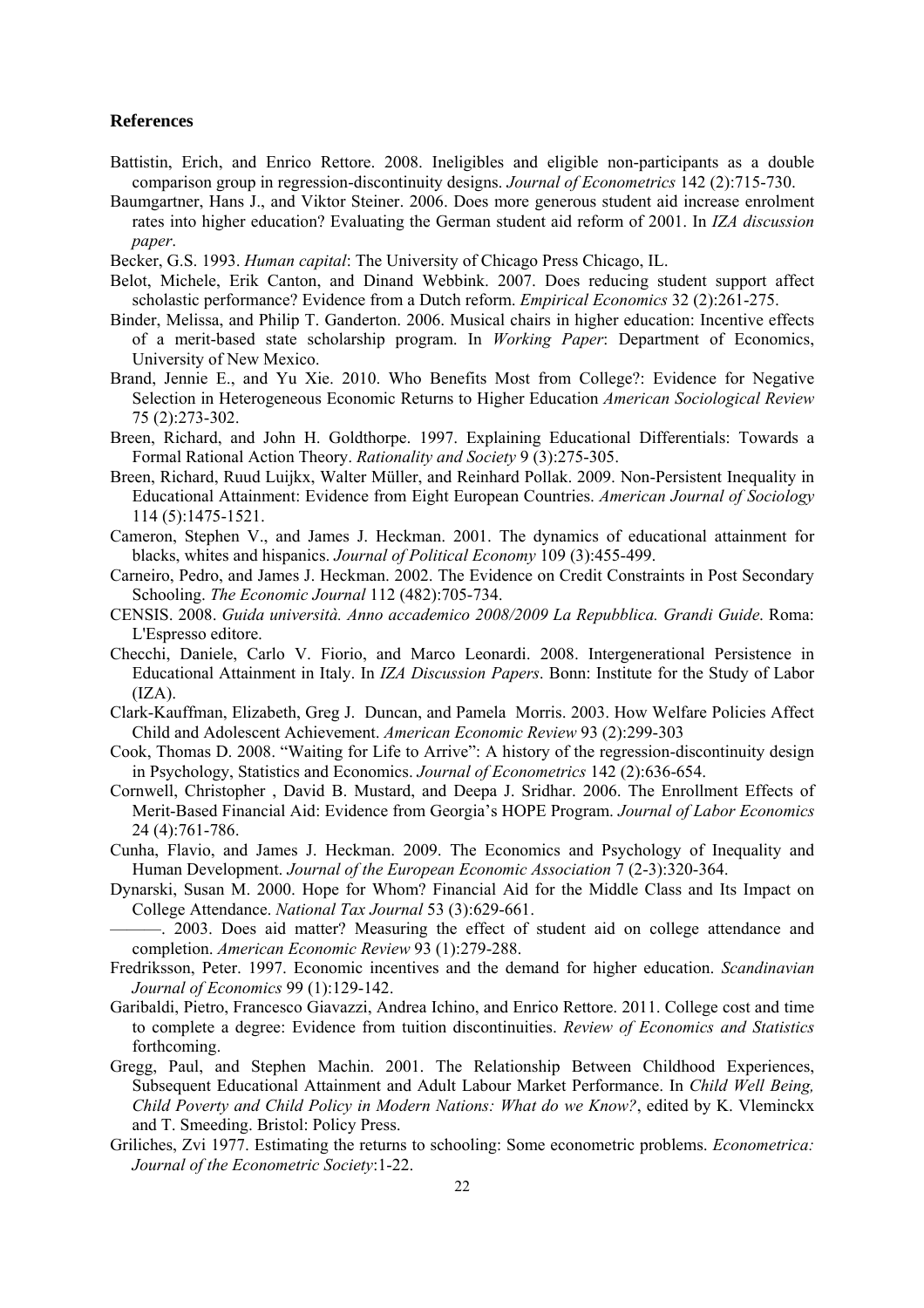- Hahn, Jinyong, Petra Todd, and Wilbert Van der Klaauw. 2001. Identification and Estimation of Treatment Effects with a Regression-Discontinuity Design. *Econometrica* 69 (1):201-209.
- Hansen, Lee W. 1983. Impact of Student Financial Aid on Access. *Proceedings of the Academy of Political Science* 35 (2):84-96.
- Heckman, James J. 1979. Sample selection bias as a specification error. *Econometrica: Journal of the Econometric Society*:153-161.

———. 1995. Lessons from the bell curve. *Journal of Political Economy* 103 (5):1091-1120.

- Heller, Donald E. 1997. Student Price Response in Higher Education: An Update to Leslie and Brinkman. *Journal of Higher Education* 68 (6):624-659.
- Hobcraft, John. 1998. Intergenerational and Life-Course Transmission of Social Exclusion: Influences and Childhood Poverty, Family Disruption and Contact with the Police. In *CASEpaper*. London: Centre for Analysis of Social Exclusion.
- Holland, Paul W. 1986. Statistics and Causal Inference. *Journal of the American Statistical Association* 81 (396):945-960.
- Huston, Aletha C. , Greg J. Duncan, Robert Granger, Johannes Bos, Vonnie McLoyd, Rashmita Mistry, Danielle Crosby, Christina Gibson, Katherine Magnuson, Jennifer Romich, and Ana Ventura. 2001. Work-Based Antipoverty Programs for Parents Can Enhance the School Performance and Social Behavior of Children. *Child Development* 72 (1):318-336.
- Imbens, Guido W., and Karthik Kalyanaraman. 2010. Optimal Bandwidth Choice for the Regression Discontinuity Estimator. In CeMMAP working papers. London: Institute for Fiscal Studies.
- Imbens, Guido W., and Thomas Lemieux. 2008. Regression discontinuity designs: A guide to practice. *Journal of Econometrics* 142 (2):615-635.
- Imbens, Guido W., and Jeffrey M. Wooldridge. 2009. Recent Developments in the Econometrics of Program Evaluation. *Journal of Economic Literature* 47 (1):5-86.
- Kane, Thomas J. 1994. College Entry by Blacks since 1970: The Role of College Costs, Family Background, and the Returns to Education. *Journal of Political Economy* 102 (5):878-911.
- Lauer, Charlotte 2002. Enrolments in higher education: do economic incentives matter? *Education + Training* 44 (4-5):179-185.
- Lee, David S. 2008. Randomized experiments from non-random selection in U.S. House elections. *Journal of Econometrics* 142 (2):675-697.
- Lee, David S., and Thomas Lemieux. 2009. Regression Discontinuity Designs in Economics. In *NBER working paper*. Boston: National Bureau of Economic Research.
- Leslie, Larry L., and Paul T. Brinkman. 1988. *The Economic Value of Higher Education*. New York: Macmillan.
- Levy, Dan M., and Greg J. Duncan. 2000. Using Sibling Samples to Assess the Effect of Childhood Family Income on Completed Schooling. In *JCPR Working Paper*: Northwestern University.
- Manski, Charles F., and David A. Wise. 1983. *College Choice in America*. Cambridge (MA): Harvard University Press.
- Mayer, Susan E. 1997. *What Money Can't Buy: Family Income and Children's Life Chances*  Cambridge (MA): Harvard University Press.
- McCrary, Justin. 2008. Manipulation of the running variable in the regression discontinuity design: A density test. *Journal of Econometrics* 142 (2):698-714.
- McPherson, Michael S., and Morton O. Schapiro. 1991. Does Student Aid Affect College Enrollment? New Evidence on a Persistent Controversy. *The American Economic Review* 81 (1):309-318.
- Morgan, Stephen L., and David J. Harding. 2006. Matching Estimators of Causal Effects. Prospects and Pitfalls in Theory and Practice. *Sociological Methods & Research* 35 (1):3-60.
- Morgan, Stephen L., and Christopher Winship. 2007. *Counterfactuals and causal inference: Methods and principles for social research*. Cambridge: Cambridge University Press.
- Nichols, Austin. 2007. Causal inference with observational data. *Stata Journal* 7 (4):507-541.
- Nielsen, Helena S., Torben Sørensen, and Christopher R. Taber. 2010. Estimating the Effect of Student Aid on College Enrollment: Evidence from a Government Grant Policy Reform. *American Economic Journal: Economic Policy* 2 (2):185-215.